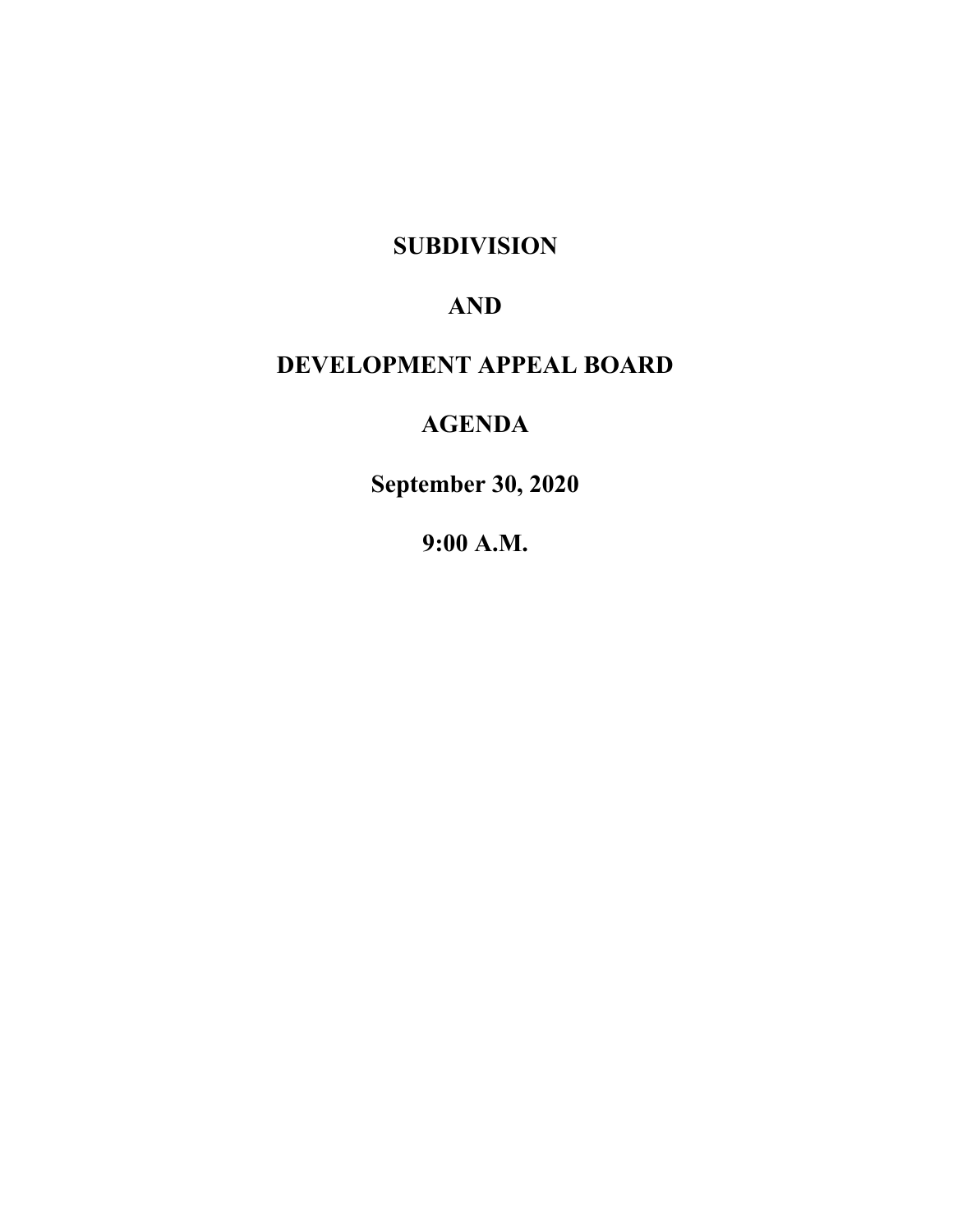# **SUBDIVISION AND DEVELOPMENT APPEAL BOARD**

| $\mathbf{I}$ | $9:00$ A.M.  | SDAB-D-20-126 |                                                                                                                                                                      |
|--------------|--------------|---------------|----------------------------------------------------------------------------------------------------------------------------------------------------------------------|
|              |              |               | Construct two Recreational Acreage Farms Use<br>buildings (hay shed, 12.22 metres by 13.21<br>metres; shed, 3.40 metres by 3.11 metres),<br>existing without permits |
|              |              |               | 14604 - 33 Street NE<br>Project No.: 306786880-001                                                                                                                   |
| $\mathbf{I}$ | $10:30$ A.M. | SDAB-D-20-127 |                                                                                                                                                                      |
|              |              |               | Construct exterior alterations to a Single Detached<br>House (Driveway extension, irregular shape 5.5)<br>metres by 8.0 metres)                                      |
|              |              |               | 7527 - 174 Avenue NW<br>Project No.: 364757224-002                                                                                                                   |
| III          | $1:30$ P.M.  | SDAB-D-20-128 |                                                                                                                                                                      |
|              |              |               | Construct an Accessory Building (rear detached<br>Garage, 6.1 metres by 6.1 metres)                                                                                  |
|              |              |               | 11234 - 84 Street NW                                                                                                                                                 |
|              |              |               | Project No.: 370311654-002                                                                                                                                           |
|              | NOTE:        |               | Unless otherwise stated, all references to "Section numbers" in this Agenda<br>refer to the authority under the Edmonton Zoning Bylaw 12800.                         |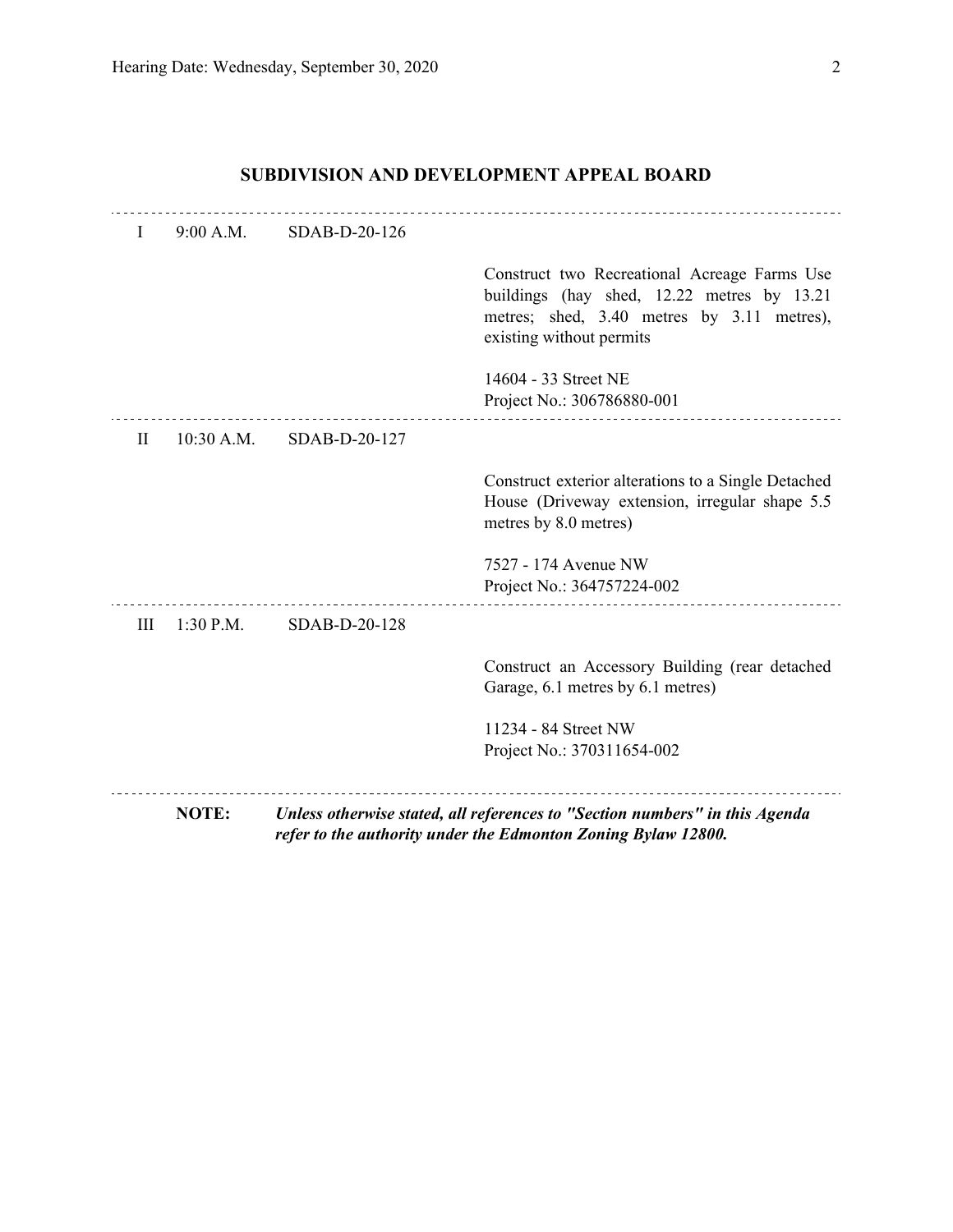## **ITEM I: 9:00 A.M. FILE: SDAB-D-20-126**

|                                | AN APPEAL FROM THE DECISION OF THE DEVELOPMENT OFFICER                                                                                                            |
|--------------------------------|-------------------------------------------------------------------------------------------------------------------------------------------------------------------|
| <b>APPELLANT:</b>              |                                                                                                                                                                   |
| <b>APPLICATION NO.:</b>        | 306786880-001                                                                                                                                                     |
| <b>APPLICATION TO:</b>         | Construct two Recreational Acreage Farms Use buildings<br>(hay shed, 12.22 metres by 13.21 metres; shed, 3.40<br>metres by 3.11 metres), existing without permits |
| <b>DECISION OF THE</b>         |                                                                                                                                                                   |
| DEVELOPMENT AUTHORITY: Refused |                                                                                                                                                                   |
| <b>DECISION DATE:</b>          | August 18, 2020                                                                                                                                                   |
| <b>DATE OF APPEAL:</b>         | August 31, 2020                                                                                                                                                   |
| MUNICIPAL DESCRIPTION          |                                                                                                                                                                   |
| OF SUBJECT PROPERTY:           | 14604 - 33 Street NE                                                                                                                                              |
| <b>LEGAL DESCRIPTION:</b>      | Plan 815NY Lot B                                                                                                                                                  |
| ZONE:                          | (RR) Rural Residential Zone                                                                                                                                       |
| <b>OVERLAY:</b>                | North Saskatchewan River Valley and Ravine System<br>Protection Overlay                                                                                           |
| <b>STATUTORY PLAN:</b>         | N/A                                                                                                                                                               |
|                                |                                                                                                                                                                   |

# *Grounds for Appeal*

The Appellant provided the following reasons for appealing the decision of the Development Authority:

> I am seeking a variance of the maximum height allowed for the existing hay shed and a variance of the set back requirements for the existing accessory building location (shed)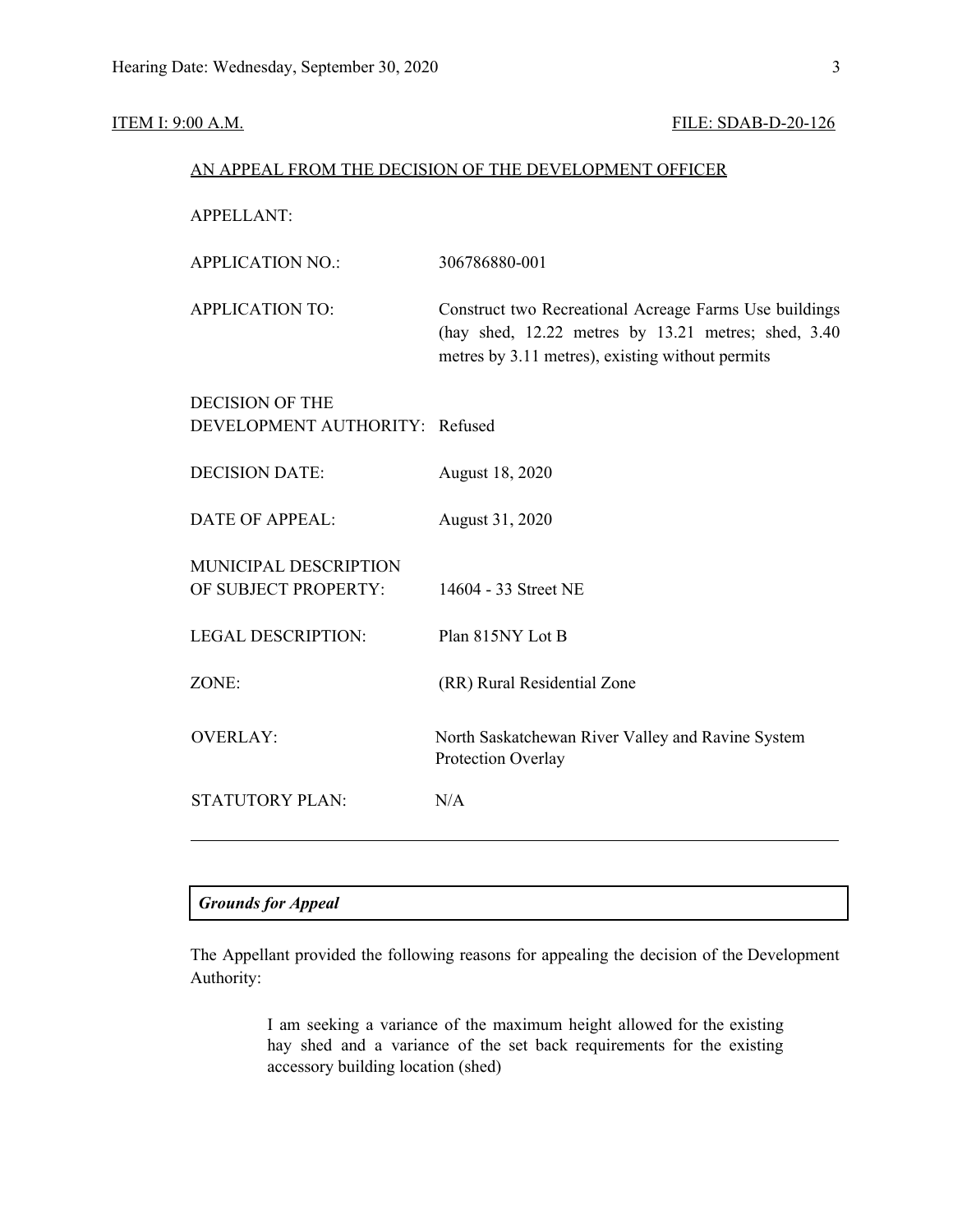#### *General Matters*

#### **Appeal Information:**

The *Municipal Government Act*, RSA 2000, c M-26 states the following:

#### **Grounds for Appeal**

**685(1)** If a development authority

- (a) fails or refuses to issue a development permit to a person,
- (b) issues a development permit subject to conditions, or
- (c) issues an order under section 645,

the person applying for the permit or affected by the order under section 645 may appeal to the subdivision and development appeal board.

**(2)** In addition to an applicant under subsection (1), any person affected by an order, decision or development permit made or issued by a development authority may appeal to the subdivision and development appeal board.

### **Appeals**

**686(1)** A development appeal to a subdivision and development appeal board is commenced by filing a notice of the appeal, containing reasons, with the board,

- (a) in the case of an appeal made by a person referred to in section 685(1)
	- (i) with respect to an application for a development permit,
		- (A) within 21 days after the date on which the written decision is given under section 642, or
		- (B) if no decision is made with respect to the application within the 40-day period, or within any extension of that period under section 684, within 21 days after the date the period or extension expires,
		- or
	- (ii) with respect to an order under section 645, within 21 days after the date on which the order is made, or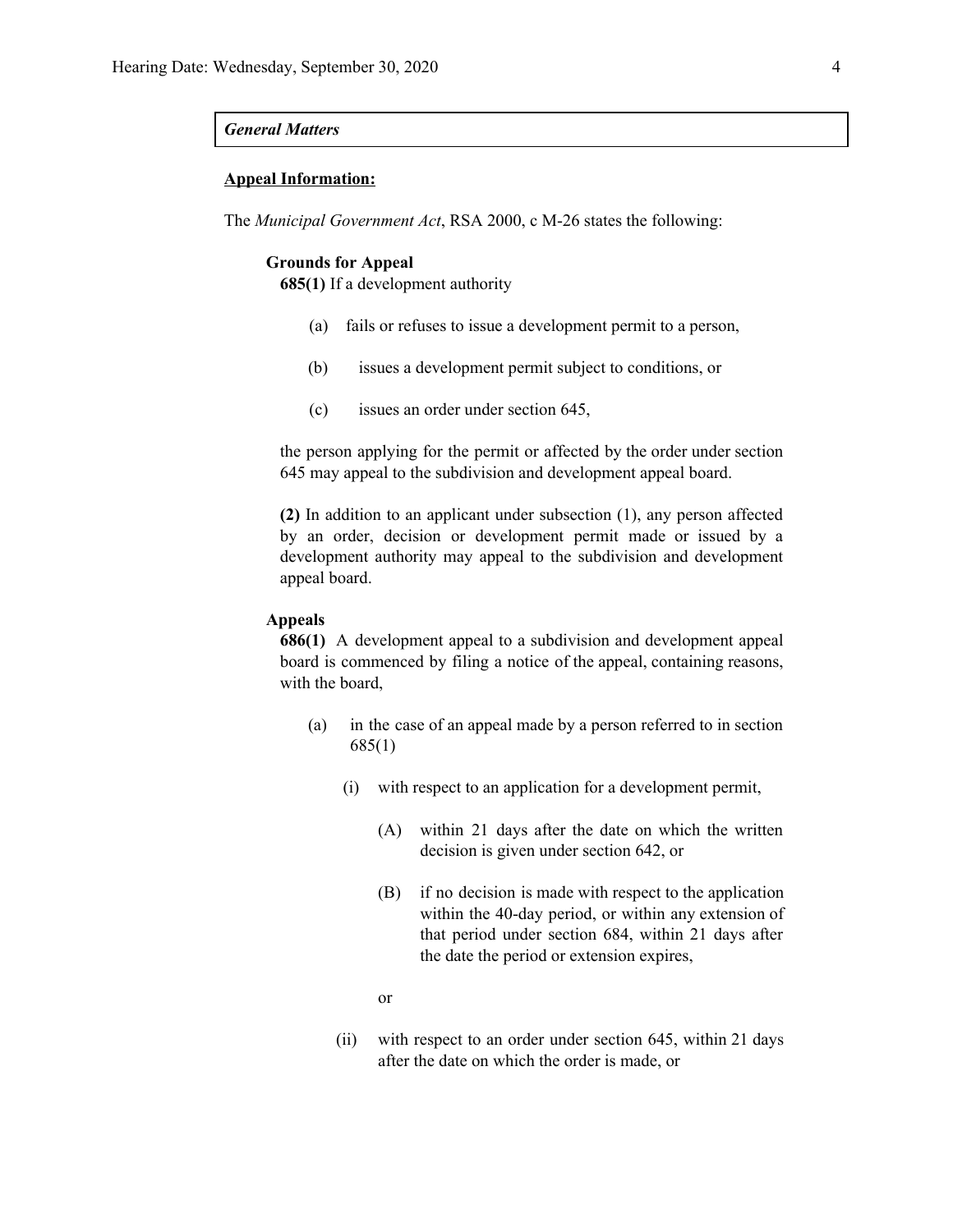(b) in the case of an appeal made by a person referred to in section 685(2), within 21 days after the date on which the notice of the issuance of the permit was given in accordance with the land use bylaw.

#### **Hearing and Decision**

**687(3)** In determining an appeal, the subdivision and development appeal board

…

- (a.1) must comply with the land use policies;
- (a.2) subject to section 638, must comply with any applicable statutory plans;
- (a.3) subject to clause (d), must comply with any land use bylaw in effect;
- (a.4) must comply with the applicable requirements of the regulations under the *Gaming, Liquor and Cannabis Act* respecting the location of premises described in a cannabis licence and distances between those premises and other premises;
	- …
	- (c) may confirm, revoke or vary the order, decision or development permit or any condition attached to any of them or make or substitute an order, decision or permit of its own;
	- (d) may make an order or decision or issue or confirm the issue of a development permit even though the proposed development does not comply with the land use bylaw if, in its opinion,
		- (i) the proposed development would not
			- (A) unduly interfere with the amenities of the neighbourhood, or
			- (B) materially interfere with or affect the use, enjoyment or value of neighbouring parcels of land,

and

(ii) the proposed development conforms with the use prescribed for that land or building in the land use bylaw.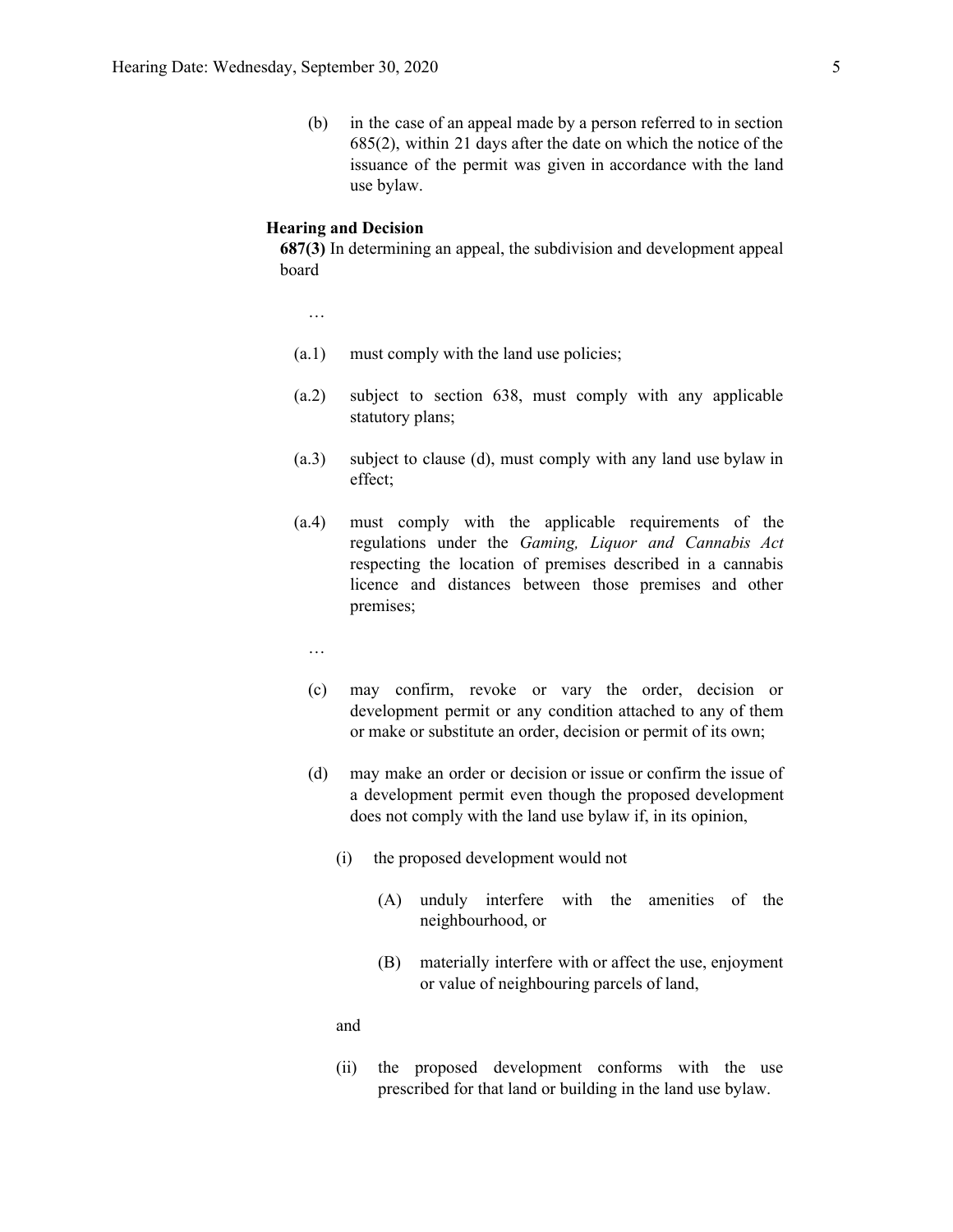#### **General Provisions from the** *Edmonton Zoning Bylaw:*

Under section 240.3(5), **Recreational Acreage Farms** is a **Discretionary Use** in the **(RR) Rural Residential Zone**.

Under section 7.6(4), **Recreational Acreage Farms** means:

development for small-scale, non-commercial agricultural pursuits Accessory to Residential or Residential Related Uses in rural residential areas. This Use shall be developed so that it does not unduly interfere with the general enjoyment of adjacent property. Animals shall be kept for the use or enjoyment of the householder only. This Use does not include Livestock Operations, Rural Farms, Urban Indoor Farms, Urban Outdoor Farms, Urban Gardens, or Cannabis Production and Distribution, unless licensed and operating pursuant to federal legislation.

Section 240.1 states that the **General Purpose** of the **(RR) Rural Residential Zone** is "to provide for Single Detached Residential development of a permanent nature in a rural setting, generally without the provision of the full range of urban utility services. The RR Zone is intended to regulate rural residential development within existing rural residential subdivisions that existed prior to the passage of this Bylaw, and is not intended to facilitate future rural residential development and subdivision, which is contrary to the Municipal Development Plan."

Under Section 6.1, **Accessory** means, when used to describe a Use or building, a Use or building naturally or normally incidental, subordinate, and devoted to the principal Use or building, and located on the same lot or Site.

Section 50.1(1) states: A Use shall be Accessory to a Permitted or Discretionary Use which is a principal Use on the Site, if such Use complies with the definition of Accessory in this Bylaw.

Section 50.1(3) states: Accessory Uses and buildings are discretionary in a Zone when Accessory to a principal Use which is a Discretionary Use in that same Zone and for which a Development Permit has been issue

*Discretionary Use*

### **Development Officers Determination**

**1. Discretionary Use - Recreational Acreage Farms Use is a Discretionary Use in the Rural Residential Zone (Section 240.3.5).**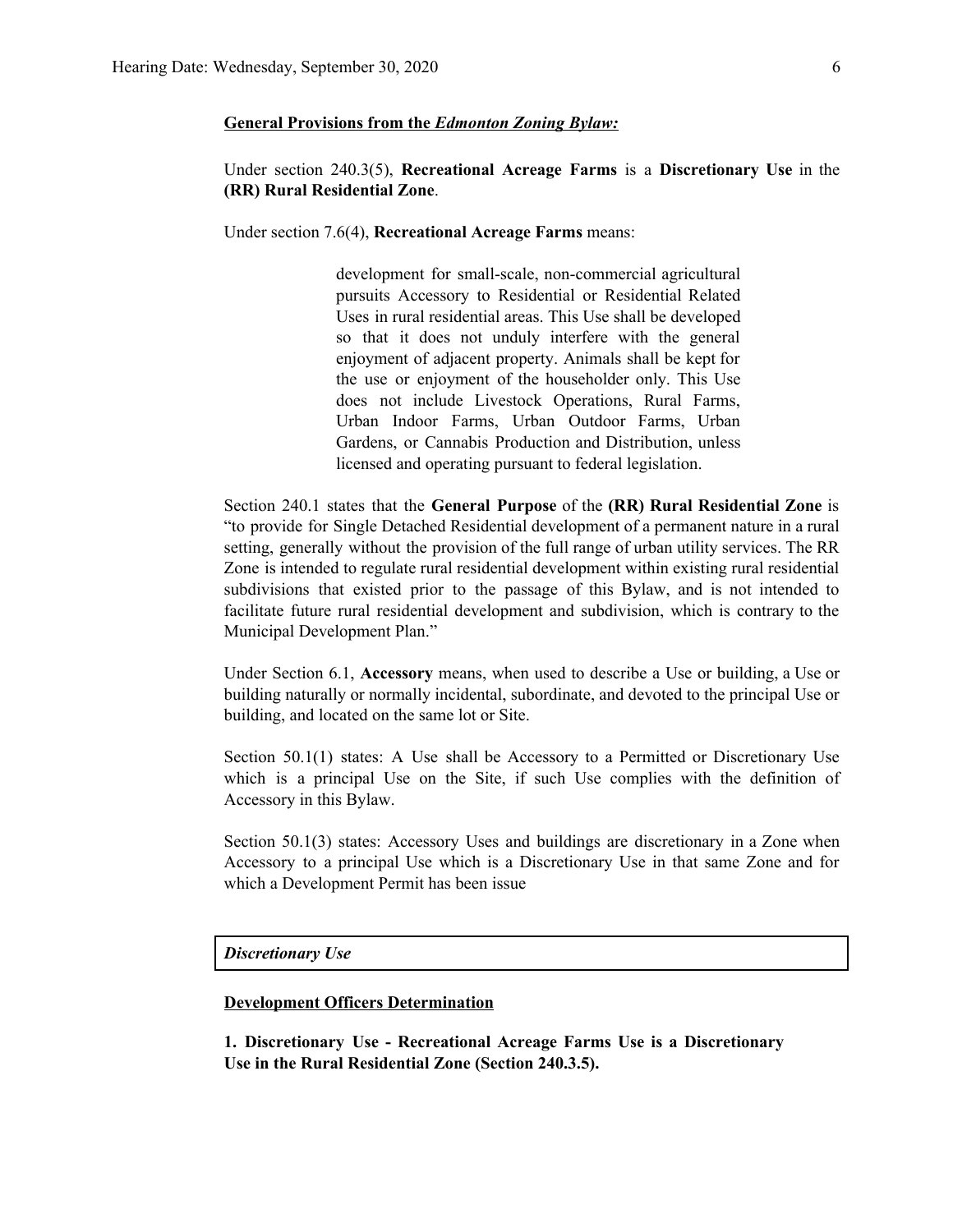[unedited]

# *Height*

Section 50.3(3) states "an Accessory building or structure shall not exceed 4.3 m in Height"

Under section 6.1, **Height** means "a vertical distance between two points."

# **Development Officers Determination**

**2. Height (hay shed) - An Accessory building or structure shall not exceed 4.3m in Height (Section 50.3.3).**

**Maximum: 4.3m**

**Proposed: 7.2m**

**Exceeds by: 2.9m**

[unedited]

# *Height and Grade*

Section 52.1(a) states:

For hip and gable roof types Height shall be determined by measuring from the horizontal plane through Grade to the midpoint of the highest roof. The midpoint is determined to be between the end of the eave (intersection of the fascia board and the top of the roof sheathing, or less, in accordance with Section 44), and the top of the roof;

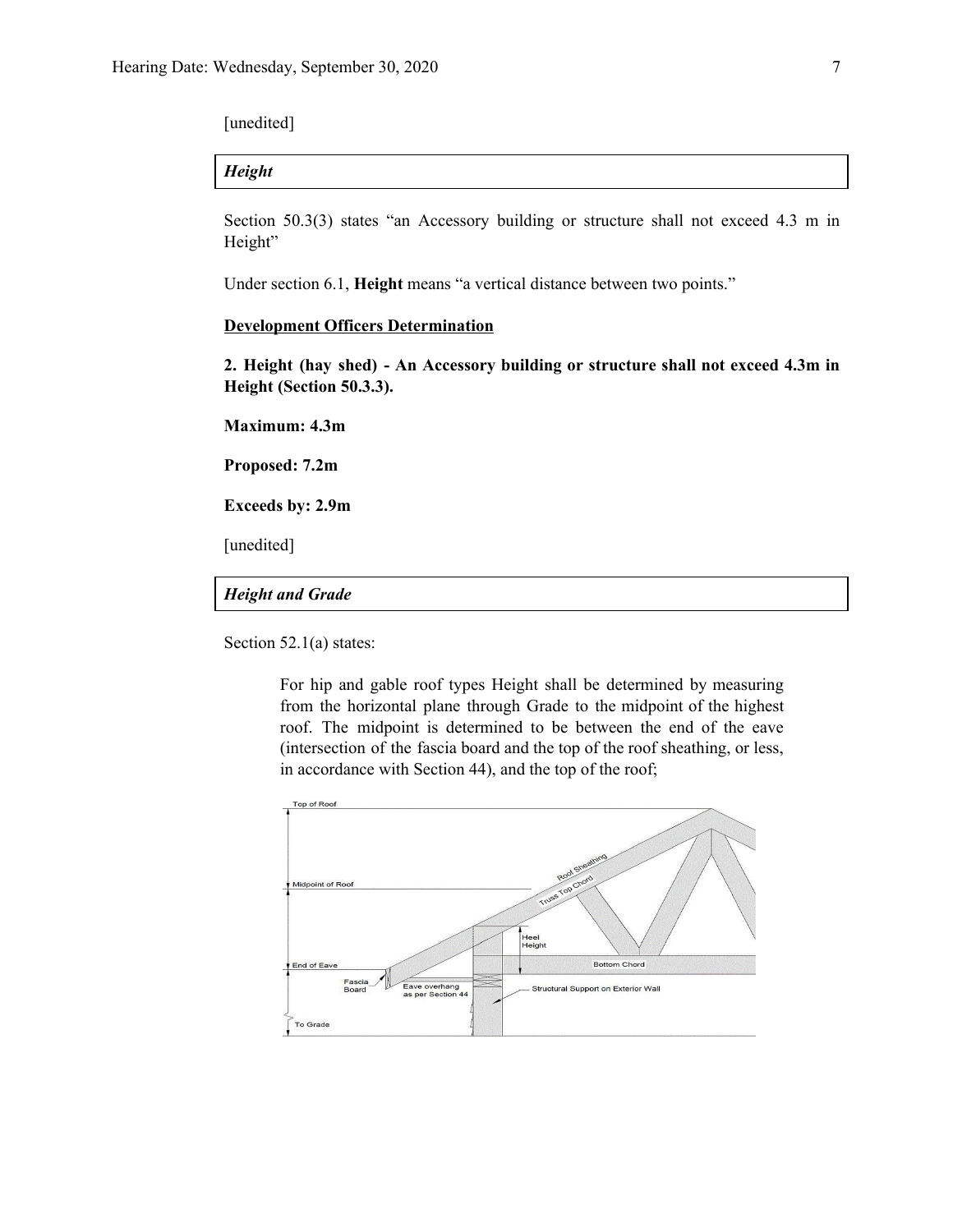Section 52(2)(c) states "Where the maximum Height as determined by Section 52.1 is measured to the midpoint, the ridge line of the roof shall not extend more than 1.5 m above the maximum permitted building Height of the Zone or overlay, or in the case of a Garden Suite the maximum permitted building Height in accordance with Section 87 of this Bylaw."

#### **Development Officers Determination**

**3. Height (hay shed)- The Accessory building roof ridge line shall not extend more than 1.5m above the permitted building Height of 4.3m (Section 52.2.c).**

**Maximum ridge height: 5.8m (4.3m + 1.5m)**

**Proposed ridge height: 8.4m**

**Exceeds by: 2.6m**

[unedited]

### *Front Lot Line*

Section 50.3(5)(a) states an Accessory building or structure shall be located not less than 18.0 m from the Front Lot Line, unless it complies with the Setback requirements for a principal building

#### **Development Officers Determination**

**4. Accessory building location (shed) - An Accessory building or structure shall be located not less than 18.0 m from the Front Lot Line, unless it complies with the Setback requirements for a principal building (Section 50.3.5.a).**

**Proposed: 5.0m from the Front Lot Line to the shed**

[unedited]

Notice to Applicant/Appellant

 $\mathcal{L}_\text{max} = \frac{1}{2} \sum_{i=1}^n \mathcal{L}_\text{max} = \frac{1}{2} \sum_{i=1}^n \mathcal{L}_\text{max} = \frac{1}{2} \sum_{i=1}^n \mathcal{L}_\text{max} = \frac{1}{2} \sum_{i=1}^n \mathcal{L}_\text{max} = \frac{1}{2} \sum_{i=1}^n \mathcal{L}_\text{max} = \frac{1}{2} \sum_{i=1}^n \mathcal{L}_\text{max} = \frac{1}{2} \sum_{i=1}^n \mathcal{L}_\text{max} = \frac{1}{2} \sum_{i=$ 

Provincial legislation requires that the Subdivision and Development Appeal Board issue its official decision in writing within fifteen days of the conclusion of the hearing.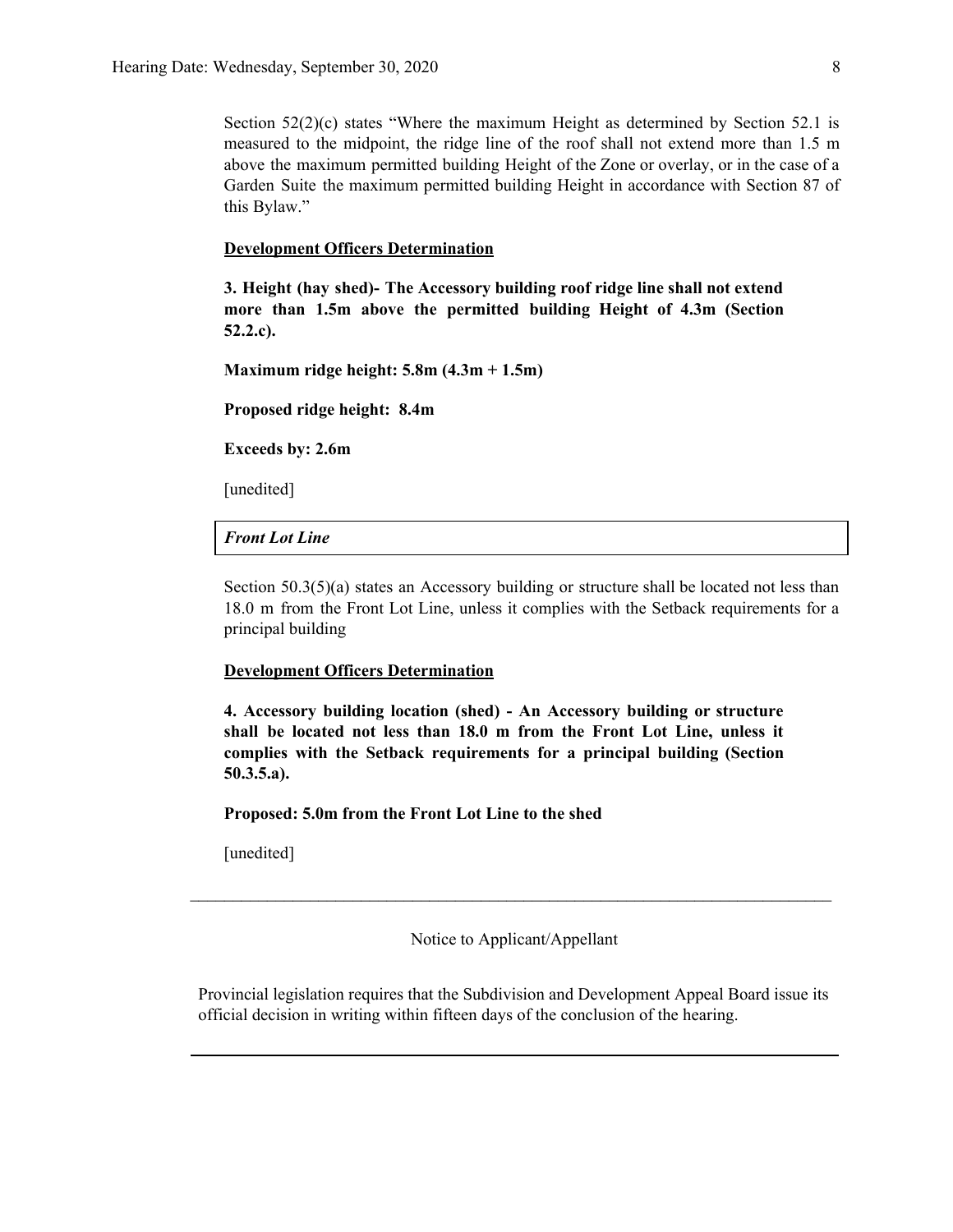| <b>Edmonton</b>                                                                                                                                                                                                                                               | <b>Application for</b>          | Project Number: 306786880-001<br>Application Date:<br>MAR 08, 2019<br>Printed:<br>September 1, 2020 at 8:45 AM<br>1 of 2<br>Page:   |  |  |
|---------------------------------------------------------------------------------------------------------------------------------------------------------------------------------------------------------------------------------------------------------------|---------------------------------|-------------------------------------------------------------------------------------------------------------------------------------|--|--|
|                                                                                                                                                                                                                                                               | <b>Minor Development Permit</b> |                                                                                                                                     |  |  |
| This document is a Development Permit Decision for the development application described below.                                                                                                                                                               |                                 |                                                                                                                                     |  |  |
| Applicant                                                                                                                                                                                                                                                     |                                 | Property Address(es) and Legal Description(s)                                                                                       |  |  |
|                                                                                                                                                                                                                                                               |                                 | 14604 - 33 STREET NE                                                                                                                |  |  |
|                                                                                                                                                                                                                                                               |                                 | Plan 815NY Lot B                                                                                                                    |  |  |
| <b>Scope of Application</b>                                                                                                                                                                                                                                   |                                 |                                                                                                                                     |  |  |
| To construct two Recreational Acreage Farms Use buildings (hay shed, 12.22m x 13.21m; shed, 3.40m x 3.11m), existing without<br>permits.                                                                                                                      |                                 |                                                                                                                                     |  |  |
| <b>Permit Details</b>                                                                                                                                                                                                                                         |                                 |                                                                                                                                     |  |  |
| # of Dwelling Units Add/Remove: 0                                                                                                                                                                                                                             |                                 | # of Primary Dwelling Units To Construct:                                                                                           |  |  |
| # of Secondary Suite Dwelling Units To Construct:                                                                                                                                                                                                             |                                 | Class of Permit: Class B                                                                                                            |  |  |
| Chent File Reference Number:                                                                                                                                                                                                                                  |                                 | Lot Grading Needed?:                                                                                                                |  |  |
| Minor Dev. Application Fee: Exterior Alterations (Res.)                                                                                                                                                                                                       |                                 | New Sewer Service Required: N                                                                                                       |  |  |
| Secondary Suite Included ?: N                                                                                                                                                                                                                                 | Valley/Ravine Sys.              | Stat. Plan Overlay/Annex Area: North Sask. River                                                                                    |  |  |
| <b>Development Application Decision</b><br>Refused                                                                                                                                                                                                            |                                 |                                                                                                                                     |  |  |
| <b>Issue Date:</b><br><b>Development Authority: ZHOU, ROWLEY</b>                                                                                                                                                                                              |                                 |                                                                                                                                     |  |  |
| <b>Reason for Refusal</b><br>1. Discretionary Use - Recreational Acreage Farms Use is a Discretionary Use in the Rural Residential Zone (Section 240.3.5).                                                                                                    |                                 |                                                                                                                                     |  |  |
| 2. Height (hay shed) - An Accessory building or structure shall not exceed 4.3m in Height (Section 50.3.3).<br>Maximum: 4.3m<br>Proposed: 7.2m<br>Exceeds by: 2.9m                                                                                            |                                 |                                                                                                                                     |  |  |
| 3. Height (hay shed)- The Accessory building roof ridge line shall not extend more than 1.5m above the permitted building Height<br>of 4.3m (Section 52.2.c).<br>Maximum ridge height: $5.8m(4.3m + 1.5m)$<br>Proposed ridge height: 8.4m<br>Exceeds by: 2.6m |                                 |                                                                                                                                     |  |  |
| Line, unless it complies with the Setback requirements for a principal building (Section 50.3.5.a).<br>Proposed: 5.0m from the Front Lot Line to the shed                                                                                                     |                                 | 4. Accessory building location (shed) - An Accessory building or structure shall be located not less than 18.0 m from the Front Lot |  |  |
| <b>Rights of Appeal</b><br>The Applicant has the right of appeal within 21 days after the date on which the decision is made, as outlined in Section 683<br>through 689 of the Municipal Government Act.                                                      |                                 |                                                                                                                                     |  |  |
| Fees                                                                                                                                                                                                                                                          |                                 |                                                                                                                                     |  |  |
| <b>Eas Amount</b>                                                                                                                                                                                                                                             | <b>Amount Daid</b>              | Deceint #<br>Date Daid                                                                                                              |  |  |
|                                                                                                                                                                                                                                                               | <b>THIS IS NOT A PERMIT</b>     |                                                                                                                                     |  |  |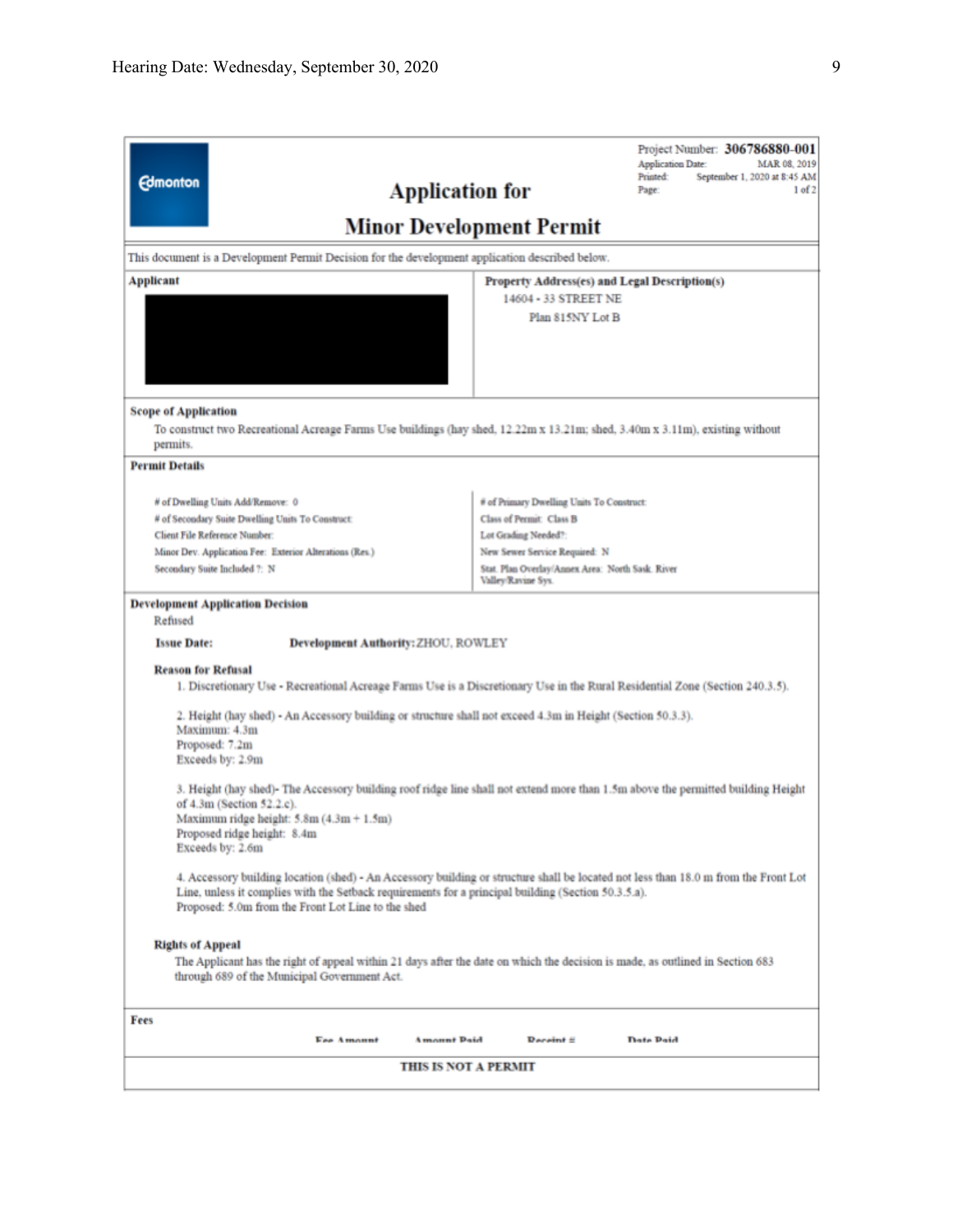

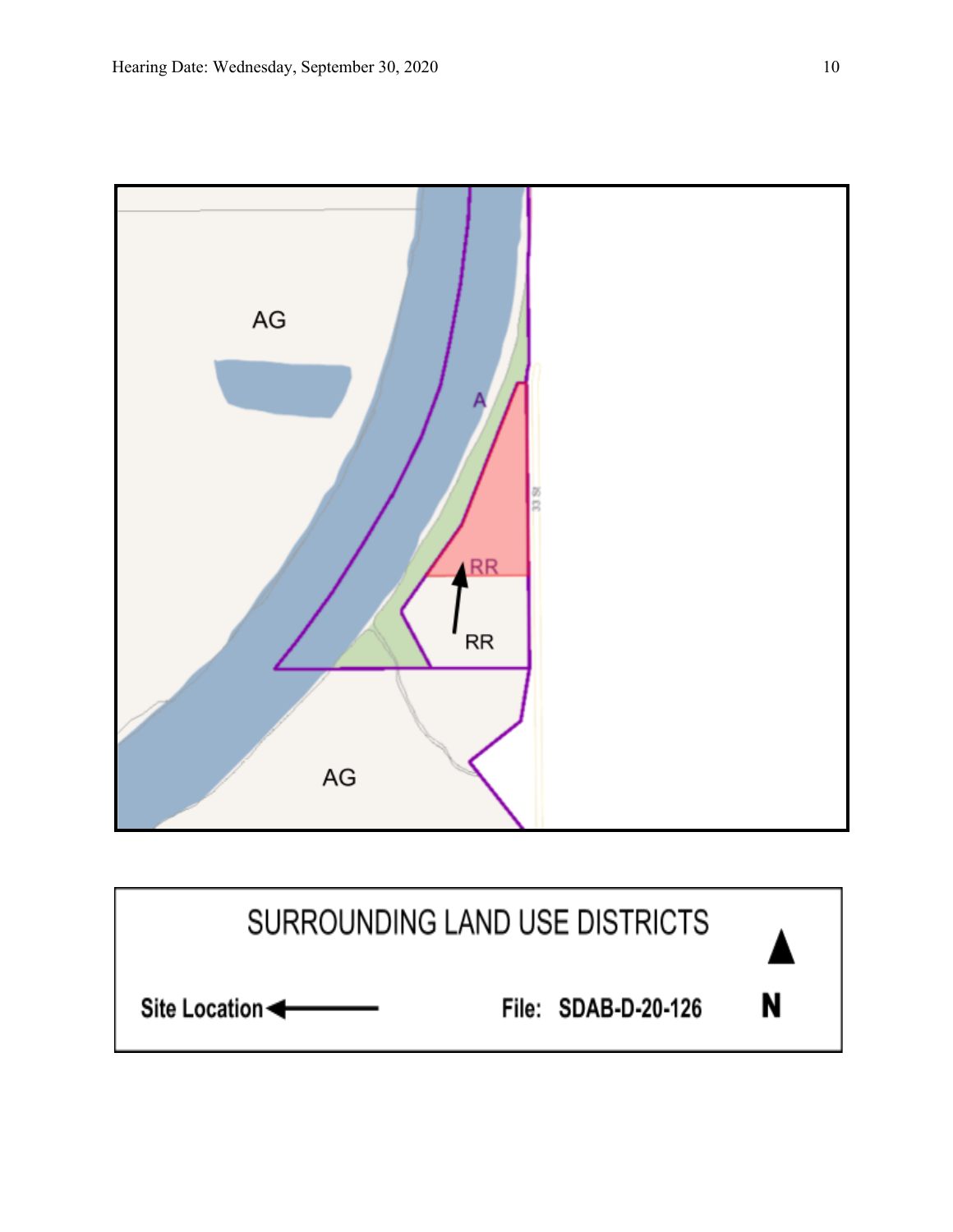## ITEM II: 10:30 A.M. **FILE: SDAB-D-20-127**

# AN APPEAL FROM THE DECISION OF THE DEVELOPMENT OFFICER

APPELLANT:

| <b>APPLICATION NO.:</b>        | 364757224-002                                                                                                                   |
|--------------------------------|---------------------------------------------------------------------------------------------------------------------------------|
| <b>APPLICATION TO:</b>         | Construct exterior alterations to a Single Detached House<br>(Driveway extension, irregular shape 5.5 metres by 8.0)<br>metres) |
| <b>DECISION OF THE</b>         |                                                                                                                                 |
| DEVELOPMENT AUTHORITY: Refused |                                                                                                                                 |
| <b>DECISION DATE:</b>          | August 25, 2020                                                                                                                 |
| <b>DATE OF APPEAL:</b>         | September 1, 2020                                                                                                               |
| MUNICIPAL DESCRIPTION          |                                                                                                                                 |
| OF SUBJECT PROPERTY:           | 7527 - 174 Avenue NW                                                                                                            |
| <b>LEGAL DESCRIPTION:</b>      | Plan 1223878 Blk 9 Lot 6                                                                                                        |
| ZONE:                          | (RSL) Residential Small Lot Zone                                                                                                |
| <b>OVERLAY:</b>                | N/A                                                                                                                             |
| STATUTORY PLAN(S):             | Edmonton North Area Structure Plan<br>Schonsee Neighbourhood Structure Plan                                                     |
|                                |                                                                                                                                 |

# *Grounds for Appeal*

The Appellant provided the following reasons for appealing the decision of the Development Authority:

> We would like to appeal the decision made by the development officer to extend the width of our driveway. We feel our project is similar to a lot of other driveways in our area that exceed the rules stated in Sections 55.3.1e,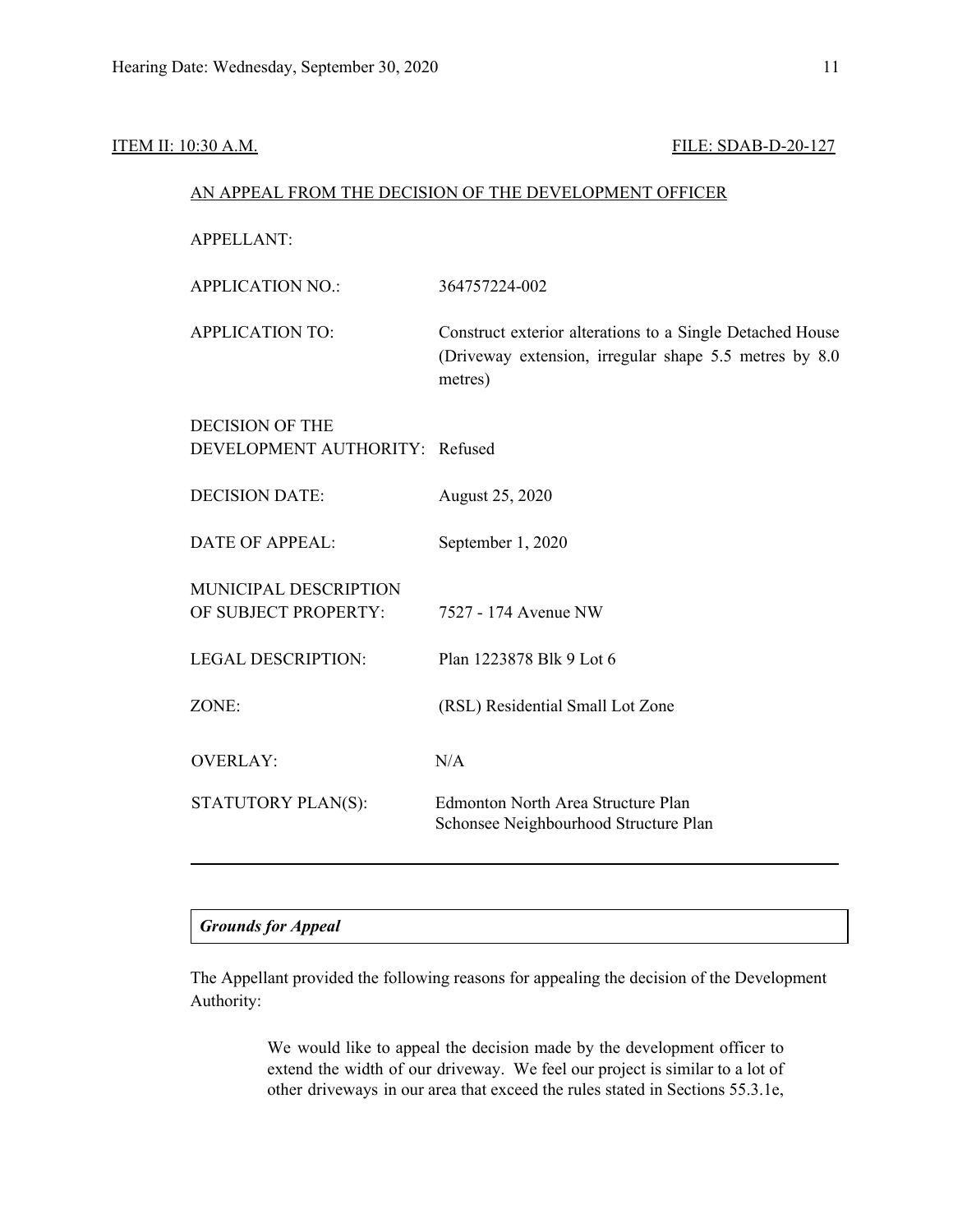54.3.3a, 54.3.3.c, 45.7 and 54.3.4, which our project was denied upon. We understand these driveways were likely constructed prior to these rules coming into effect, which is why we are also willing to negotiate the design of our project in terms of overall width and shape. We are also willing to spend money on contractors to complete the project to ensure the driveway is clean and professional looking and has the proper slopes for drainage.

Overall, we want the driveway larger so we can park more vehicles on the driveway. We believe this will be better for ourselves, but also an advantage to the neighbourhood by keeping more vehicles off the curb of the street which is fairly crowded as is.

#### *General Matters*

#### **Appeal Information:**

The *Municipal Government Act*, RSA 2000, c M-26 states the following:

#### **Grounds for Appeal**

**685(1)** If a development authority

- (a) fails or refuses to issue a development permit to a person,
- (b) issues a development permit subject to conditions, or
- (c) issues an order under section 645,

the person applying for the permit or affected by the order under section 645 may appeal to the subdivision and development appeal board.

**(2)** In addition to an applicant under subsection (1), any person affected by an order, decision or development permit made or issued by a development authority may appeal to the subdivision and development appeal board.

#### **Appeals**

**686(1)** A development appeal to a subdivision and development appeal board is commenced by filing a notice of the appeal, containing reasons, with the board,

- (a) in the case of an appeal made by a person referred to in section 685(1)
	- (i) with respect to an application for a development permit,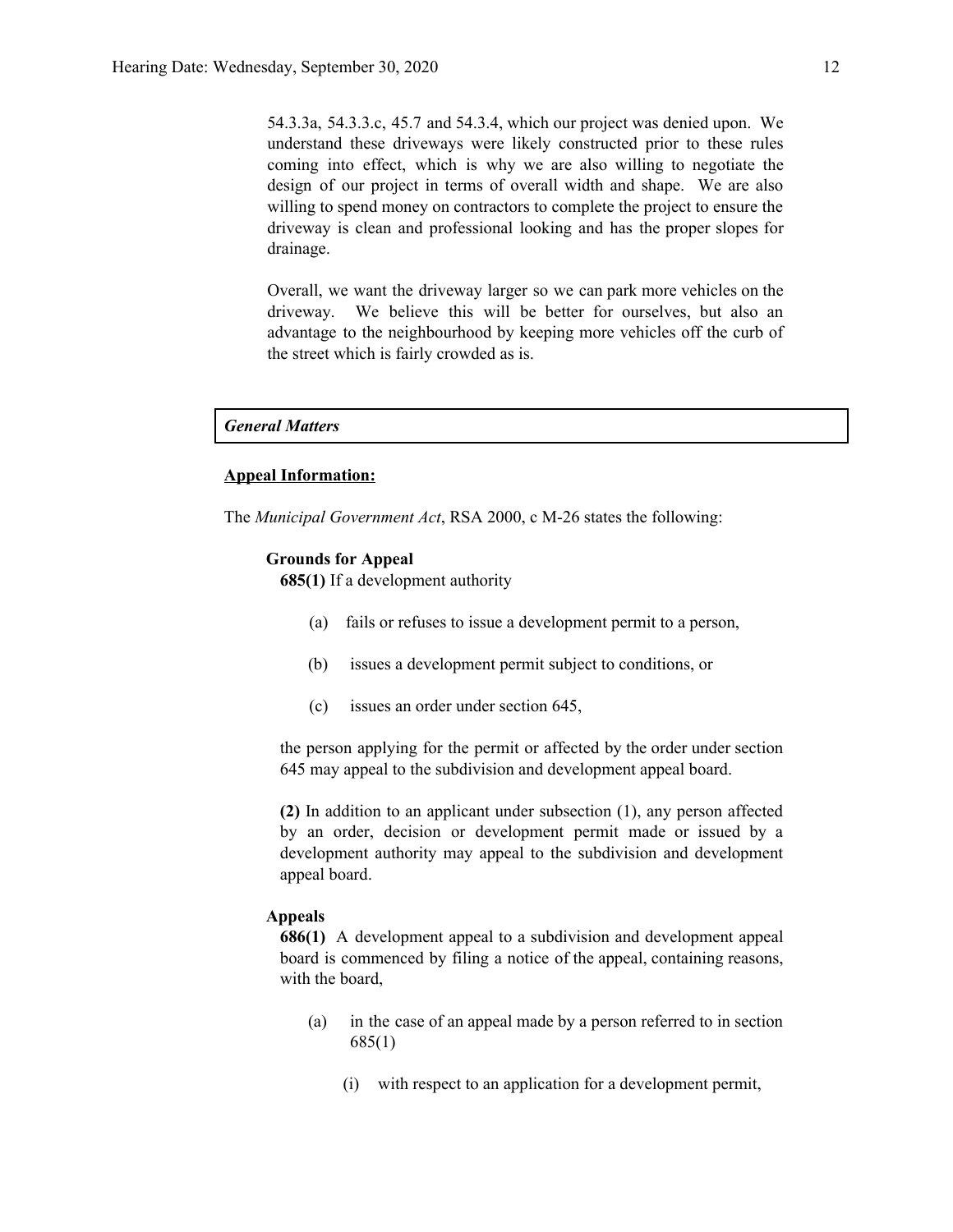- (A) within 21 days after the date on which the written decision is given under section 642, or
- (B) if no decision is made with respect to the application within the 40-day period, or within any extension of that period under section 684, within 21 days after the date the period or extension expires,

or

- (ii) with respect to an order under section 645, within 21 days after the date on which the order is made, or
- (b) in the case of an appeal made by a person referred to in section 685(2), within 21 days after the date on which the notice of the issuance of the permit was given in accordance with the land use bylaw.

#### **Hearing and Decision**

**687(3)** In determining an appeal, the subdivision and development appeal board

…

- (a.1) must comply with the land use policies;
- (a.2) subject to section 638, must comply with any applicable statutory plans;
- (a.3) subject to clause (d), must comply with any land use bylaw in effect;
- (a.4) must comply with the applicable requirements of the regulations under the *Gaming, Liquor and Cannabis Act* respecting the location of premises described in a cannabis licence and distances between those premises and other premises;

…

- (c) may confirm, revoke or vary the order, decision or development permit or any condition attached to any of them or make or substitute an order, decision or permit of its own;
- (d) may make an order or decision or issue or confirm the issue of a development permit even though the proposed development does not comply with the land use bylaw if, in its opinion,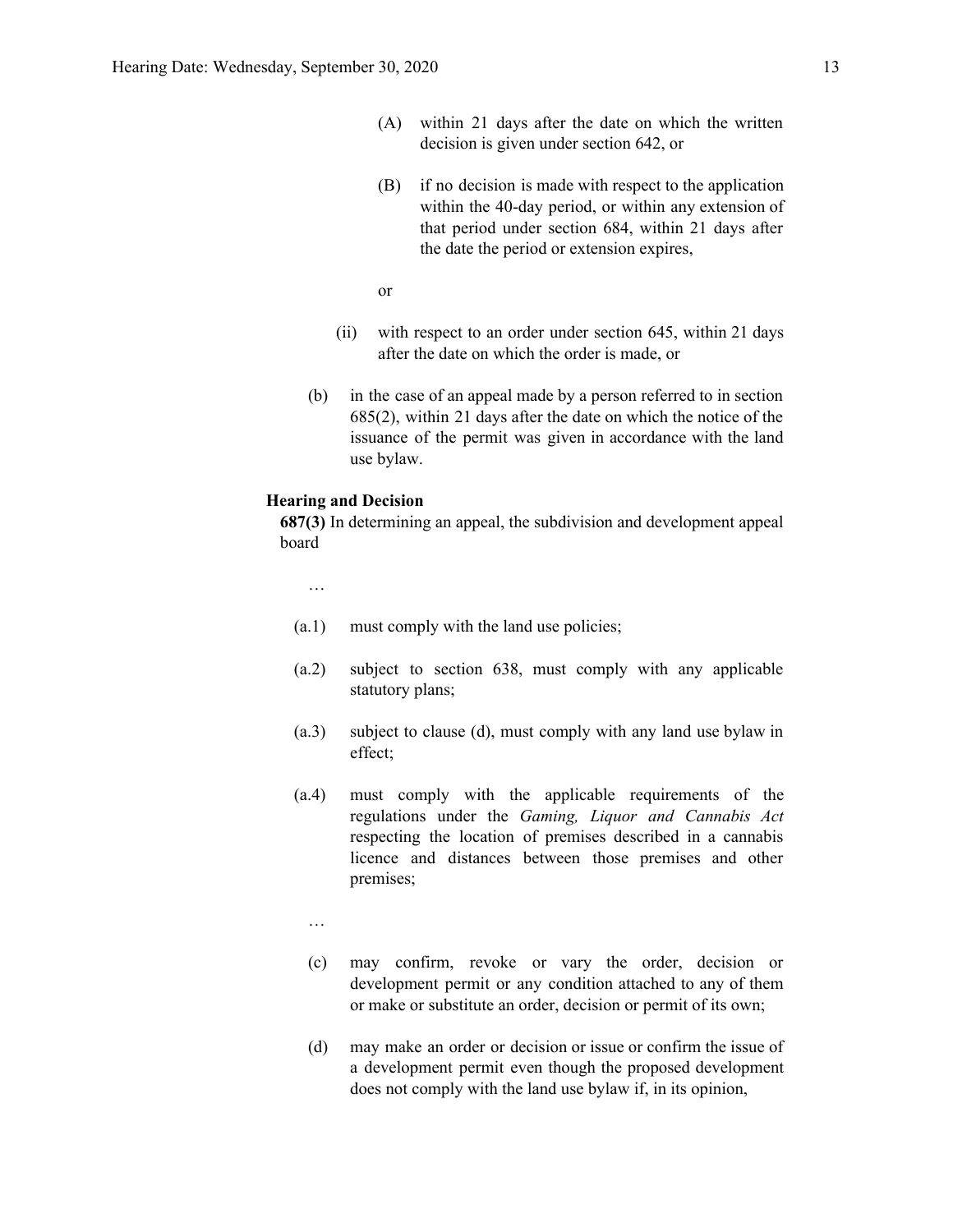- (i) the proposed development would not
	- (A) unduly interfere with the amenities of the neighbourhood, or
	- (B) materially interfere with or affect the use, enjoyment or value of neighbouring parcels of land,

and

(ii) the proposed development conforms with the use prescribed for that land or building in the land use bylaw.

#### **General Provisions from the** *Edmonton Zoning Bylaw:*

Under section 115.2(5), **Single Detached Housing** is a **Permitted Use** in the **(RSL) Residential Small Lot Zone.**

Under section 6.1, **Accessory** means "when used to describe a Use or building, a Use or building naturally or normally incidental, subordinate, and devoted to the principal Use or building, and located on the same lot or Site."

Under section 6.1, **Driveway** means "an area that provides access for vehicles from a public or private roadway to a Garage or Parking Area and does not include a Walkway."

Under section 6.1, **Front Setback** means:

the distance that a development or a specified portion of it, must be set back from a Front Lot Line. A Front Setback is not a Front Yard, Amenity Space or Separation Space.

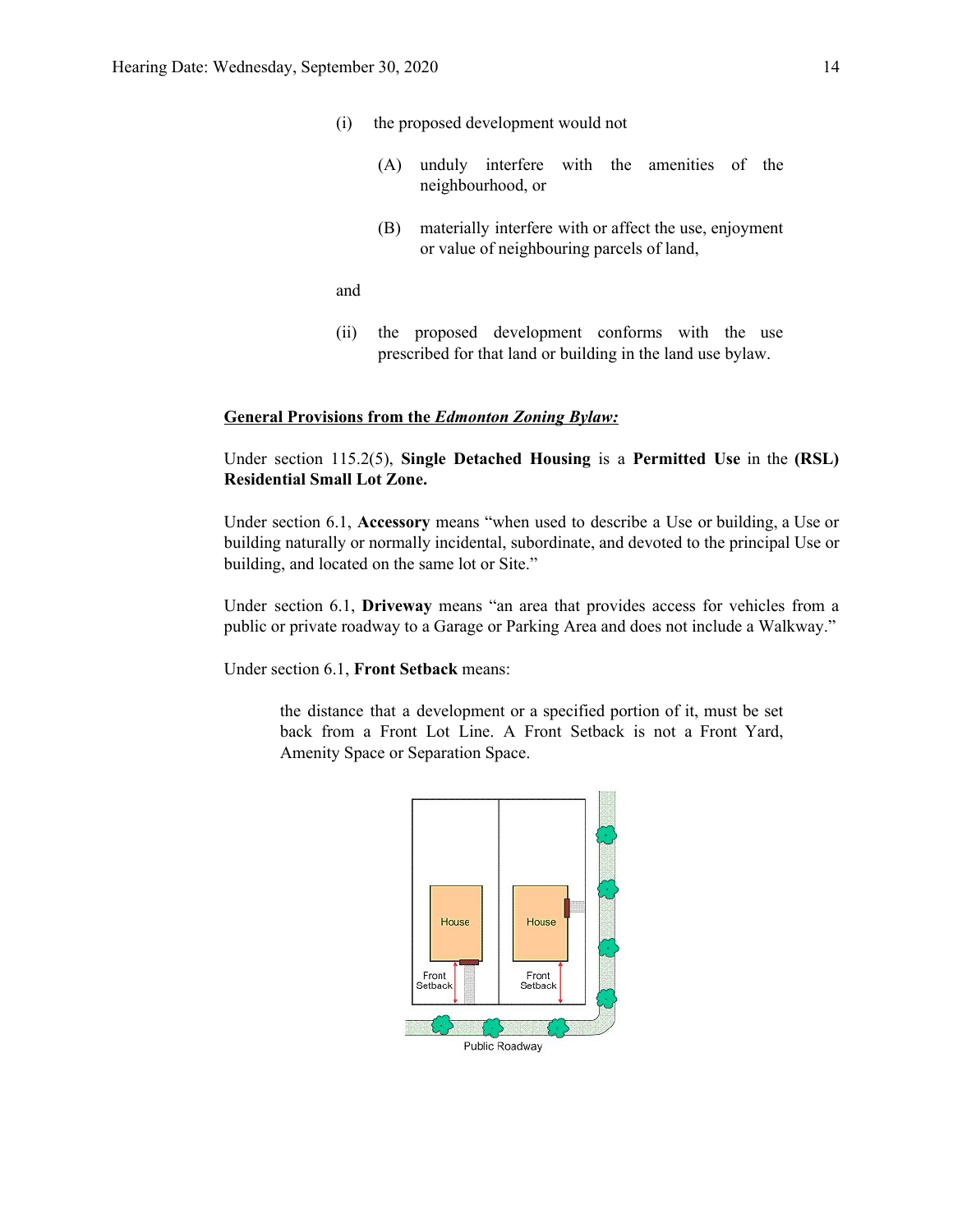Under section 6.1, **Parking Area** means "an area that is used for the parking of vehicles. A Parking Area is comprised of one or more parking spaces, and includes a parking pad, but does not include a Driveway."

Under section 6.1, **Walkway** means "a path for pedestrian circulation that cannot be used for vehicular parking."

Section 115.1 states that the **General Purpose** of the **(RSL) Residential Small Lot Zone** is:

to provide for smaller lot Single Detached Housing with attached Garages in a suburban setting that provides the opportunity for the more efficient utilization of undeveloped suburban areas and includes the opportunity for Secondary Suites and Garden Suites.

## *General Planting Requirements*

Section  $55.3(1)(e)$  states:

all open space including Front Yards, Rear Yards, Side Yards and Yards, Amenity Areas at ground level, Private Outdoor Amenity Areas, Setback areas and Separation Spaces shall be landscaped with flower beds, grass, ground cover or suitable decorative hardscaping in addition to trees and shrubs. This requirement shall not apply to those areas designated for parking or vehicular circulation.

#### **Development Officer's Determination**

**1. All open space including Front Yards shall be landscaped (Section 55.3.1.e).**

**The proposed Driveway will remove landscaping in the Front Yard.**

[unedited]

#### *Vehicle Parking Design for Low-density Residential*

Section 54.3(3) states:

The Front Yard of any ground level Dwelling that is not part of a Multi-Unit Project Development, or in the case of a corner Site, either the Front Yard or the flanking Side Yard, may include a maximum of one Driveway. The Driveway shall: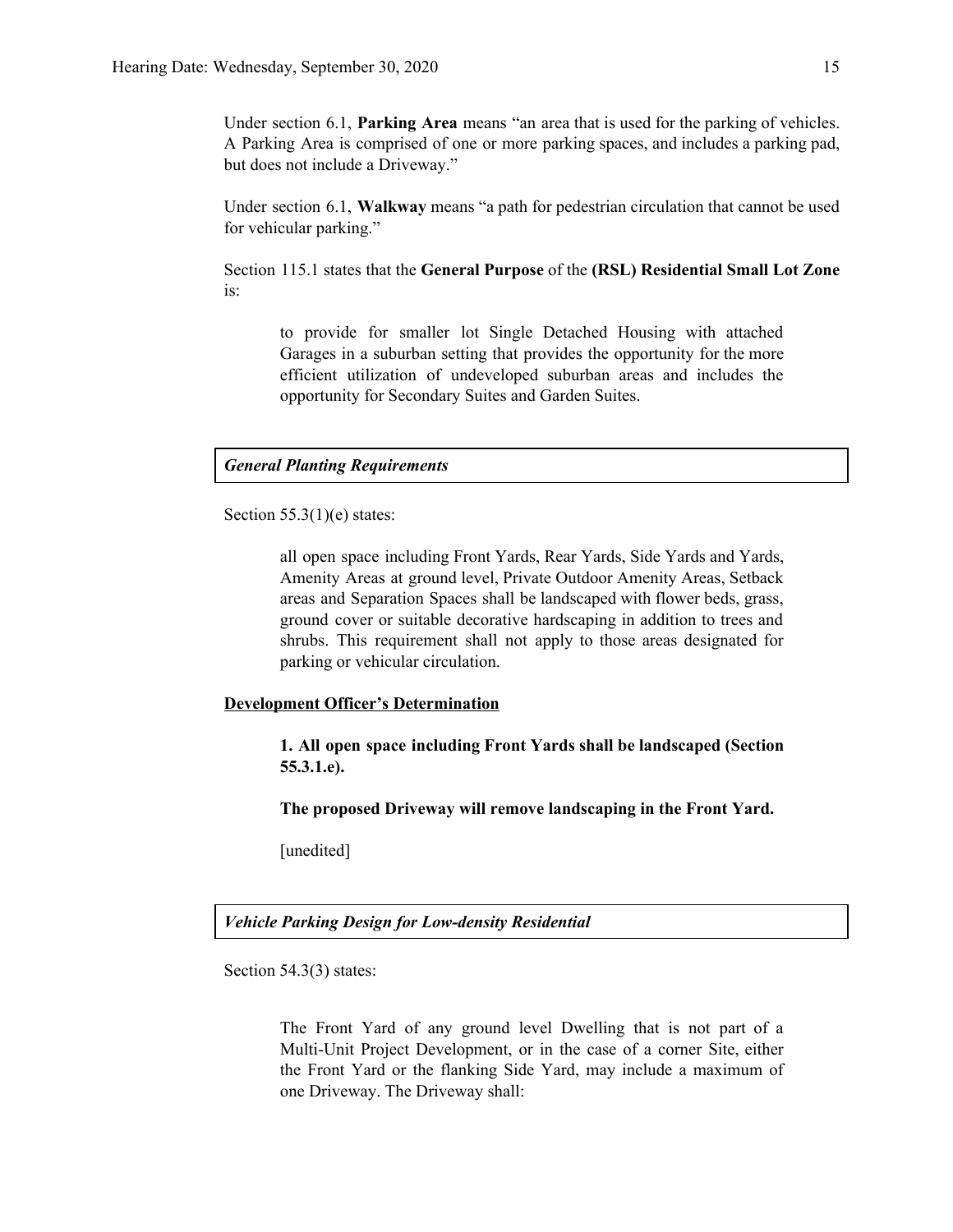- a. lead directly from the roadway to the Garage or Parking Area;
- …

…

c. for a Garage or Parking Area with two or more Vehicle Parking spaces, the width of the garage or parking area or the number of side-by-side Vehicle Parking spaces multiplied by 3.7m; whichever is less; and

#### **Development Officer's Determination**

**2. The Driveway shall lead directly from the roadway to the Garage or Parking Area (Section 54.3.3.a).**

**The proposed Driveway extension is wider than the existing front attached Garage and thereby does not lead to the Garage.**

**3. The Driveway shall be the width of the garage or the number of side-by-side Vehicle Parking spaces multiplied by 3.7m; whichever is less. (Section 54.3.3.c)**

**- The total proposed width of the Driveway, as a result of the extension, is 11.0m which exceeds the maximum allowed 7.4m by 3.6m.**

[unedited]

*Objects Prohibited or Restricted in Residential Zones*

Section 45.7(a) states:

In the Front Yard of any Site in any Residential Zone, or in the case of a corner Site, in the Front Yard or the flanking Side Yard in any Residential Zone vehicles shall not be located on the landscaped portion of the Yard.

Section 54.3(4) states:

Except as otherwise provided for in this Bylaw, Vehicle Parking spaces, not including Driveways, shall be located in accordance with the following:

a. Vehicle Parking spaces shall not be located within a Front Yard, other than those located on a Driveway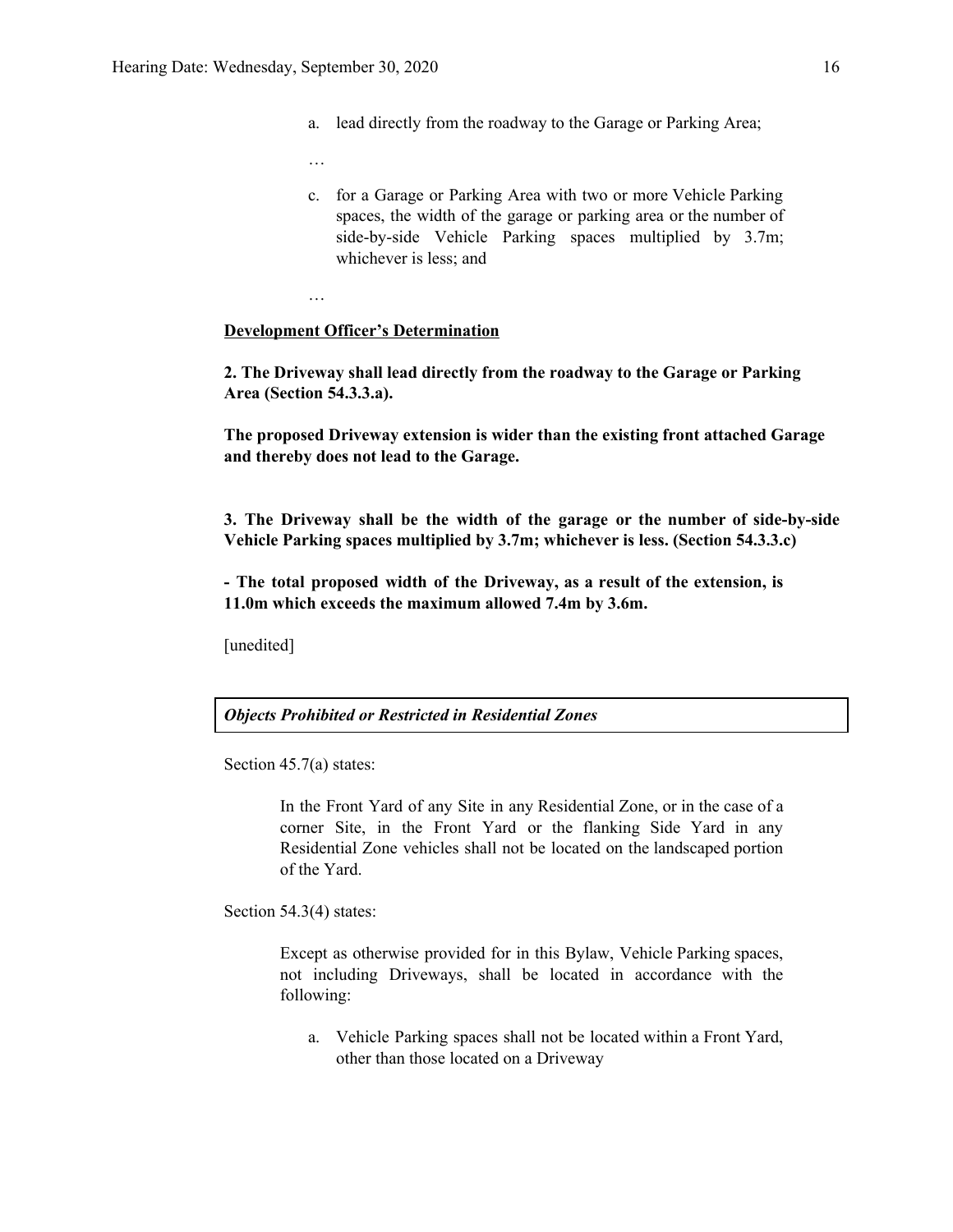## **Development Officer's Determination**

**4. In the Front Yard of any Site in any Residential Zone, vehicles shall not be located on the landscaped portion of the Yard (Section 45.7.a & Section 54.3.4).**

**- The proposed Driveway extension will allow vehicular parking in the required landscaped portion of the Front Yard.**

[unedited]

Notice to Applicant/Appellant

 $\mathcal{L}_\text{max} = \frac{1}{2} \sum_{i=1}^n \mathcal{L}_\text{max} = \frac{1}{2} \sum_{i=1}^n \mathcal{L}_\text{max} = \frac{1}{2} \sum_{i=1}^n \mathcal{L}_\text{max} = \frac{1}{2} \sum_{i=1}^n \mathcal{L}_\text{max} = \frac{1}{2} \sum_{i=1}^n \mathcal{L}_\text{max} = \frac{1}{2} \sum_{i=1}^n \mathcal{L}_\text{max} = \frac{1}{2} \sum_{i=1}^n \mathcal{L}_\text{max} = \frac{1}{2} \sum_{i=$ 

Provincial legislation requires that the Subdivision and Development Appeal Board issue its official decision in writing within fifteen days of the conclusion of the hearing.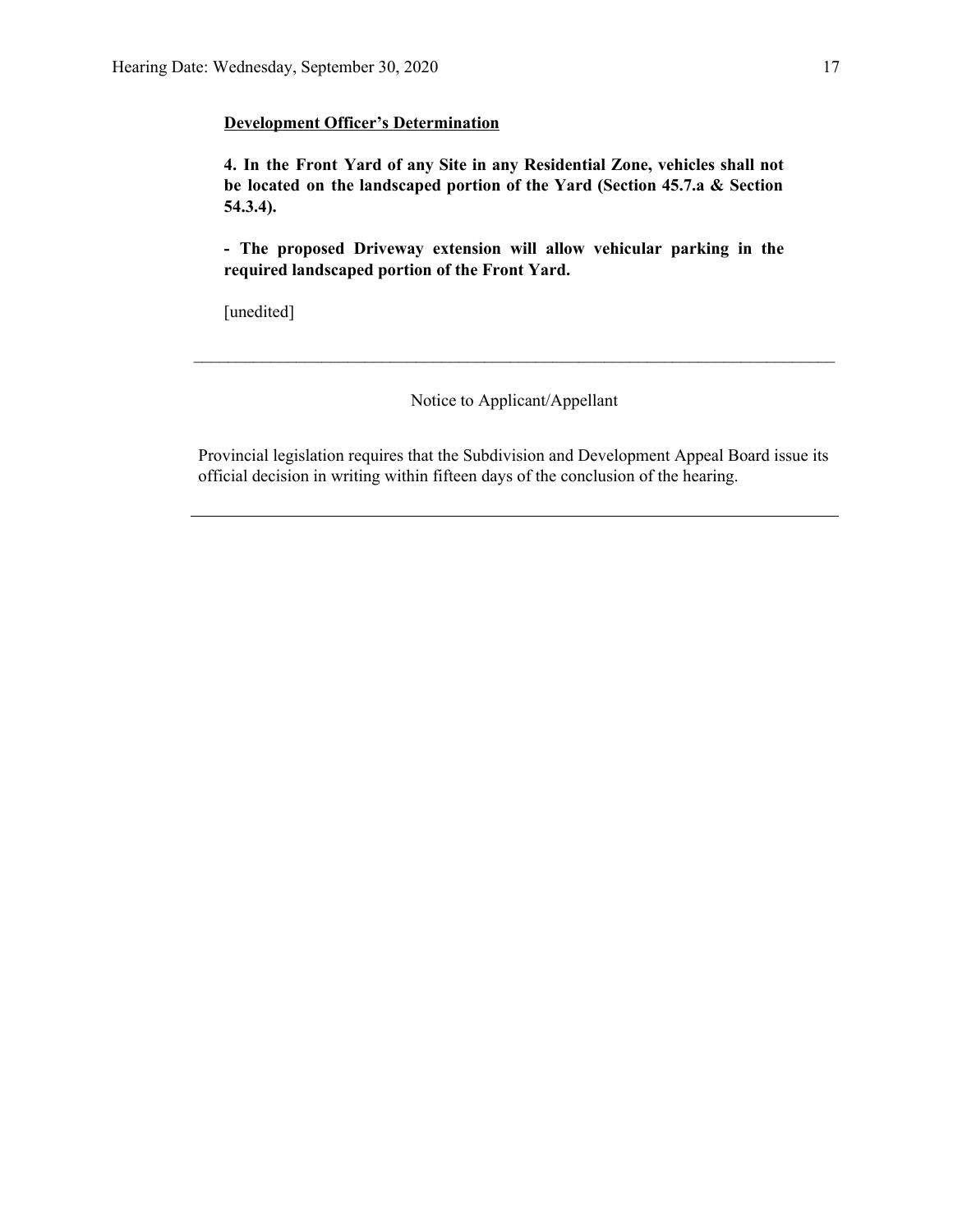| <b>Edmonton</b>                                                                                                                                                                                                                                                                                                                                                                                                                                                                                                                                                                                                                                                                                                                                                                                                                                                                       | Project Number: 364757224-002<br>Application Date:<br>JUN 11, 2020<br>Printed:<br>August 25, 2020 at 4:42 PM<br><b>Application for</b><br>Page:<br>1 of 2<br><b>Driveway Extension Permit</b> |  |
|---------------------------------------------------------------------------------------------------------------------------------------------------------------------------------------------------------------------------------------------------------------------------------------------------------------------------------------------------------------------------------------------------------------------------------------------------------------------------------------------------------------------------------------------------------------------------------------------------------------------------------------------------------------------------------------------------------------------------------------------------------------------------------------------------------------------------------------------------------------------------------------|-----------------------------------------------------------------------------------------------------------------------------------------------------------------------------------------------|--|
| This document is a Development Permit Decision for the development application described below.                                                                                                                                                                                                                                                                                                                                                                                                                                                                                                                                                                                                                                                                                                                                                                                       |                                                                                                                                                                                               |  |
| <b>Applicant</b>                                                                                                                                                                                                                                                                                                                                                                                                                                                                                                                                                                                                                                                                                                                                                                                                                                                                      | Property Address(es) and Legal Description(s)<br>7527 - 174 AVENUE NW<br>Plan 1223878 Blk 9 Lot 6                                                                                             |  |
| <b>Scope of Application</b><br>To construct exterior alterations to a Single Detached House (Driveway extension, irregular shape 5.5m x 8.0m).<br><b>Permit Details</b>                                                                                                                                                                                                                                                                                                                                                                                                                                                                                                                                                                                                                                                                                                               |                                                                                                                                                                                               |  |
| Class Of Permit: Class B<br>Stat. Plan Overlay/Annex Area: (none)                                                                                                                                                                                                                                                                                                                                                                                                                                                                                                                                                                                                                                                                                                                                                                                                                     | Site Area (1q. m.): 397.34                                                                                                                                                                    |  |
| <b>Development Application Decision</b><br>Refused<br>Issue Date: Aug 25, 2020 Development Authority: SELTZ, AARON<br><b>Reason for Refusal</b><br>1. All open space including Front Yards shall be landscaped (Section 55.3.1.e).<br>- The Front Yard will be hardsurfaced as a result of the Driveway extension.<br>2. The Driveway shall lead directly from the roadway to the Garage or Parking Area (Section 54.3.3.a).<br>- The proposed Driveway extension is wider than the existing front attached Garage and thereby does not lead to the Garage.<br>3. The Driveway shall be the width of the garage or the number of side-by-side Vehicle Parking spaces multiplied by 3.7m;<br>whichever is less. (Section 54.3.3.c)<br>- The total proposed width of the Driveway, as a result of the extension, is 11.0m which exceeds the maximum allowed 7.4m by<br>3.6 <sub>m</sub> |                                                                                                                                                                                               |  |
| 4. In the Front Yard of any Site in any Residential Zone, vehicles shall not be located on the landscaped portion of the Yard (Section<br>45.7.a & Section 54.3.4).<br>- The proposed Driveway extension will allow vehicular parking in the required landscaped portion of the Front Yard.                                                                                                                                                                                                                                                                                                                                                                                                                                                                                                                                                                                           |                                                                                                                                                                                               |  |
| <b>Rights of Appeal</b><br>The Applicant has the right of appeal within 21 days after the date on which the decision is made, as outlined in Section 683<br>through 689 of the Municipal Government Act.<br><b>Building Permit Decision</b><br>Refused                                                                                                                                                                                                                                                                                                                                                                                                                                                                                                                                                                                                                                |                                                                                                                                                                                               |  |
| <b>THIS IS NOT A PERMIT</b>                                                                                                                                                                                                                                                                                                                                                                                                                                                                                                                                                                                                                                                                                                                                                                                                                                                           |                                                                                                                                                                                               |  |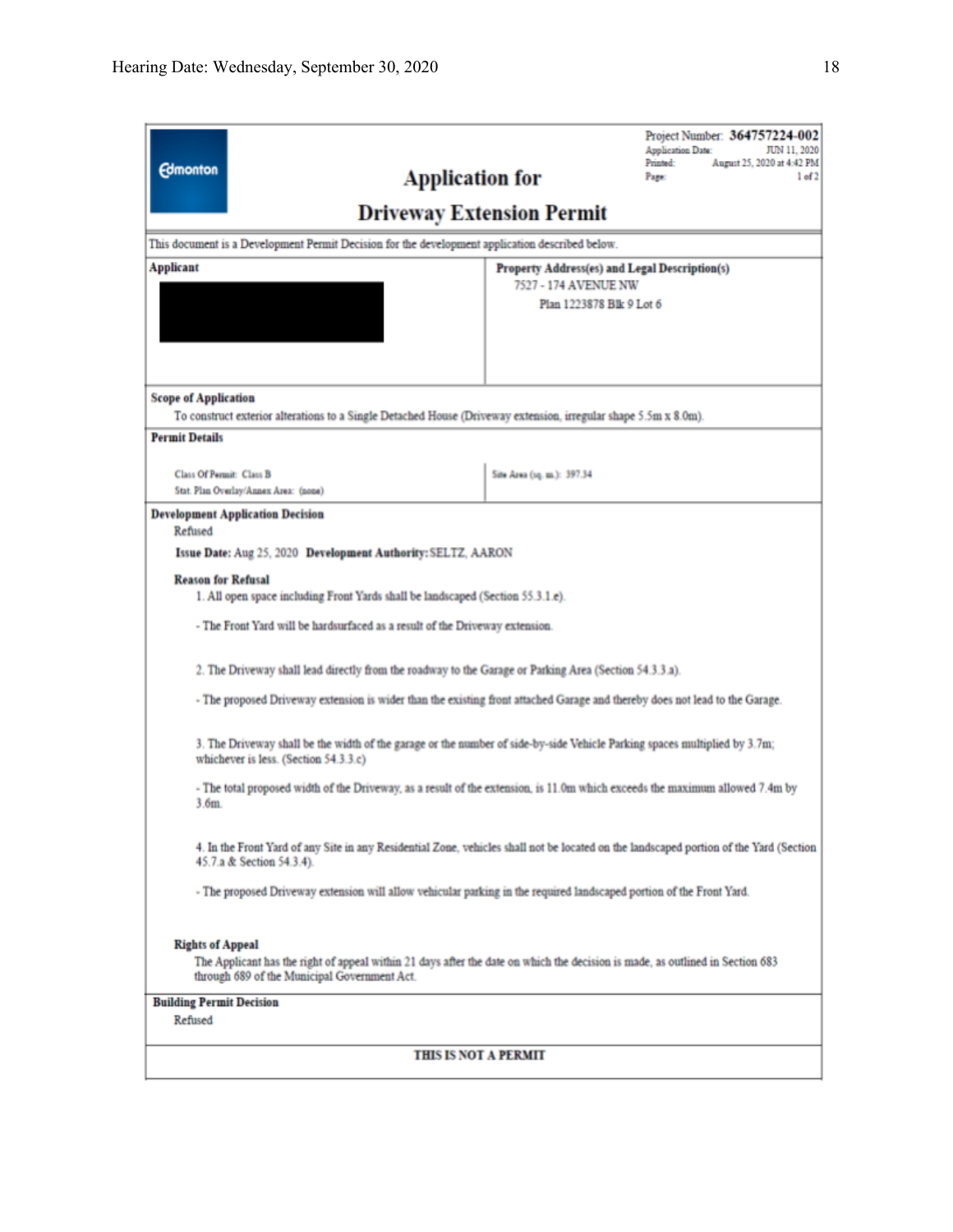

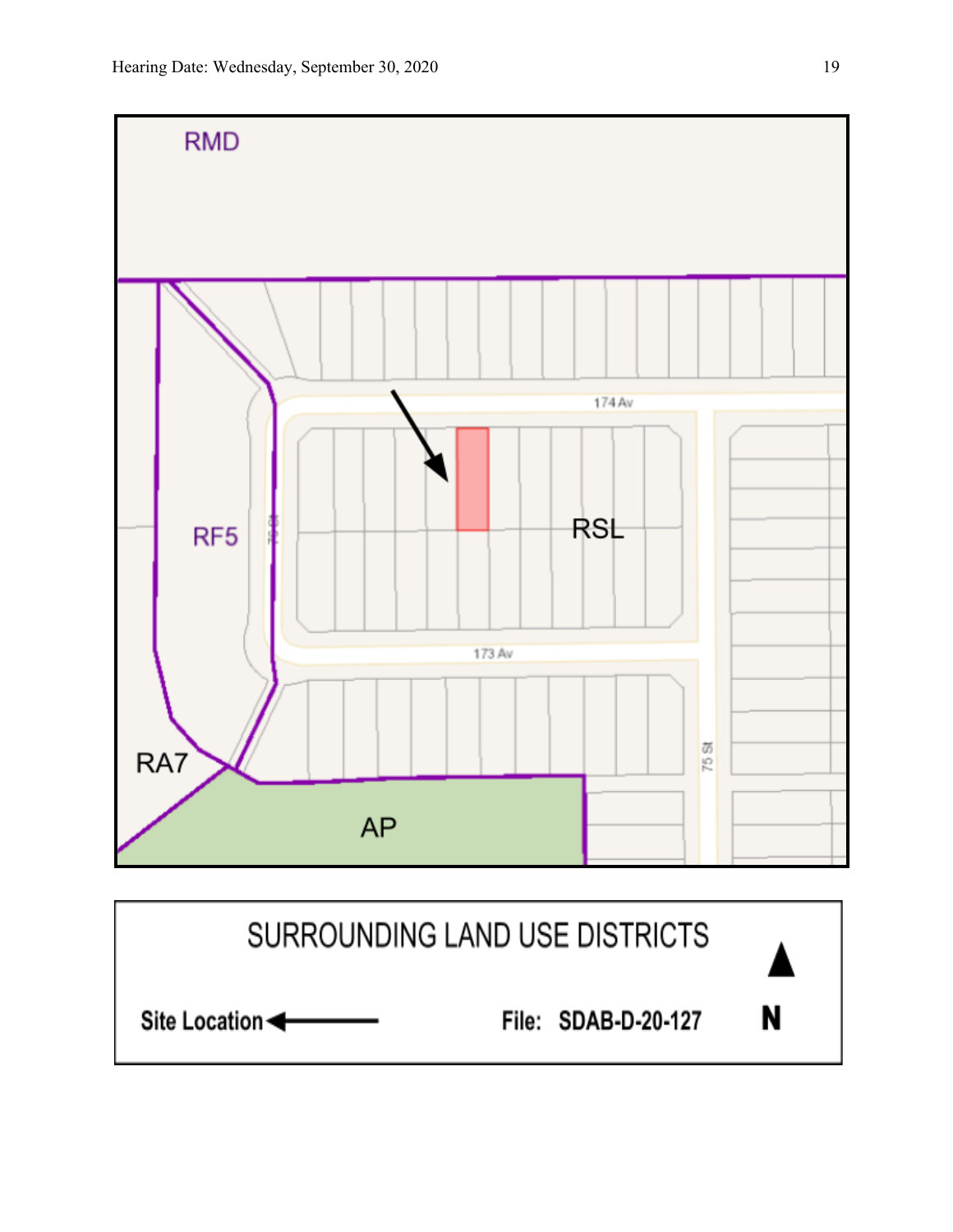## ITEM III: 1:30 P.M. FILE: SDAB-D-20-128

| AN APPEAL FROM THE DECISION OF THE DEVELOPMENT OFFICER   |                                                                                     |  |
|----------------------------------------------------------|-------------------------------------------------------------------------------------|--|
| <b>APPELLANT:</b>                                        |                                                                                     |  |
| <b>APPLICATION NO.:</b>                                  | 370311654-002                                                                       |  |
| <b>APPLICATION TO:</b>                                   | Construct an Accessory Building (rear detached Garage,<br>6.1 metres by 6.1 metres) |  |
| <b>DECISION OF THE</b><br>DEVELOPMENT AUTHORITY: Refused |                                                                                     |  |
| <b>DECISION DATE:</b>                                    | August 31, 2020                                                                     |  |
| <b>DATE OF APPEAL:</b>                                   | September 1, 2020                                                                   |  |
| MUNICIPAL DESCRIPTION<br>OF SUBJECT PROPERTY:            | 11234 - 84 Street NW                                                                |  |
| <b>LEGAL DESCRIPTION:</b>                                | Plan RN50 Blk 98 Lot 21                                                             |  |
| ZONE:                                                    | (RA9) High Rise Apartment Zone                                                      |  |
| <b>OVERLAY:</b>                                          | High Rise Residential Overlay                                                       |  |
| <b>STATUTORY PLAN:</b>                                   | Stadium Station Area Redevelopment Plan                                             |  |
|                                                          |                                                                                     |  |

# *Grounds for Appeal*

The Appellant provided the following reasons for appealing the decision of the Development Authority:

> We're applying to build a new detached garage, but city said it's RA9 zoning. The RA9 may be forseen zoning for future development, this area still dominated by single residential, we hope you can be help us to own a useable garage, so life is not so hard in the winter. Thanks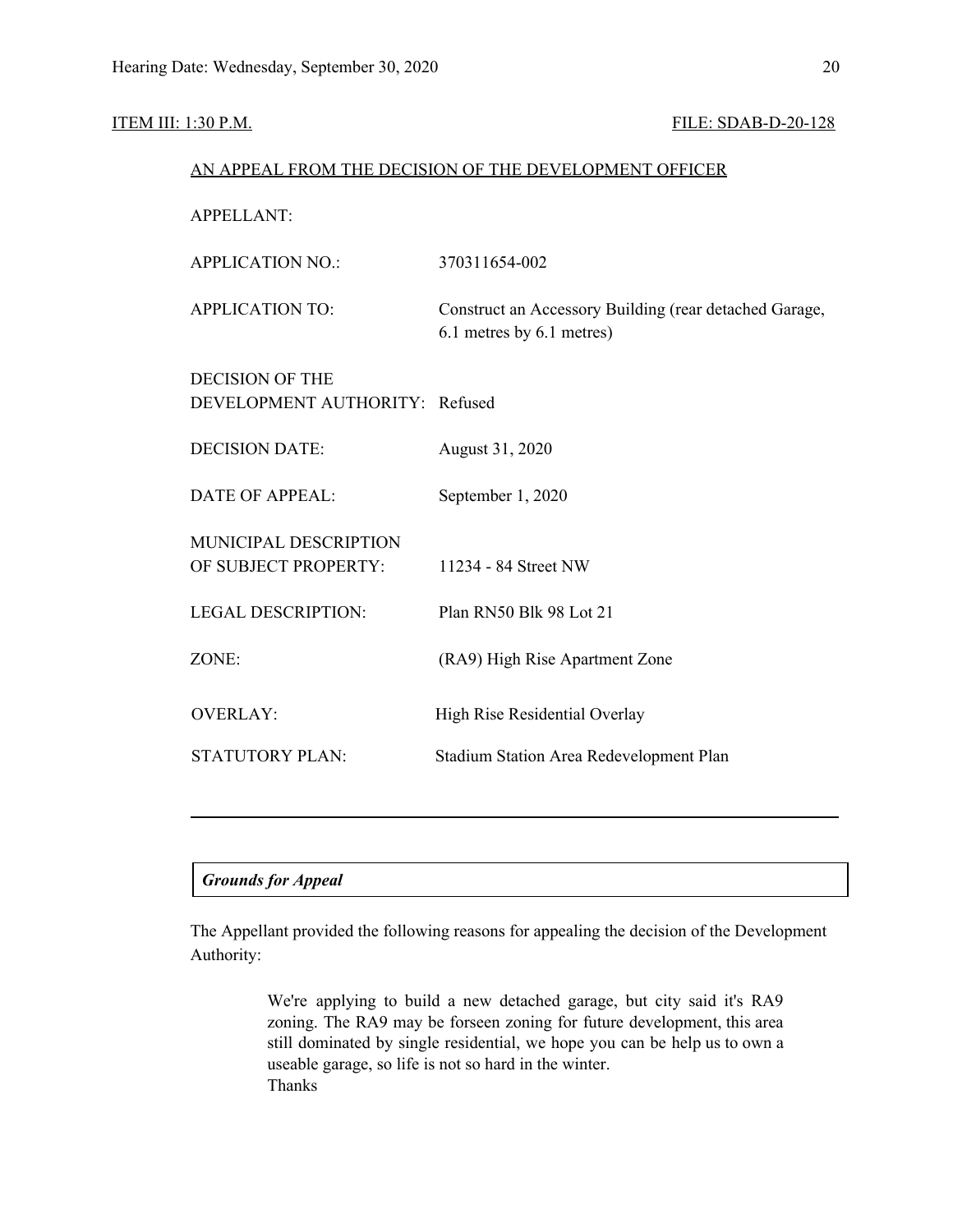### *General Matters*

#### **Appeal Information:**

The *Municipal Government Act*, RSA 2000, c M-26 states the following:

#### **Non-conforming use and non-conforming buildings**

**643(1)** If a development permit has been issued on or before the day on which a land use bylaw or a land use amendment bylaw comes into force in a municipality and the bylaw would make the development in respect of which the permit was issued a non-conforming use or non-conforming building, the development permit continues in effect in spite of the coming into force of the bylaw.

**(2)** A non-conforming use of land or a building may be continued but if that use is discontinued for a period of 6 consecutive months or more, any future use of the land or building must conform with the land use bylaw then in effect.

**(3)** A non-conforming use of part of a building may be extended throughout the building but the building, whether or not it is a non-conforming building, may not be enlarged or added to and no structural alterations may be made to it or in it.

**(4)** A non-conforming use of part of a lot may not be extended or transferred in whole or in part to any other part of the lot and no additional buildings may be constructed on the lot while the non-conforming use continues.

**(5)** A non-conforming building may continue to be used but the building may not be enlarged, added to, rebuilt or structurally altered except

(a) to make it a conforming building,

(b) for routine maintenance of the building, if the development authority considers it necessary, or

(c) in accordance with a land use bylaw that provides minor variance powers to the development authority for the purposes of this section.

**(6)** If a non-conforming building is damaged or destroyed to the extent of more than 75% of the value of the building above its foundation, the building may not be repaired or rebuilt except in accordance with the land use bylaw.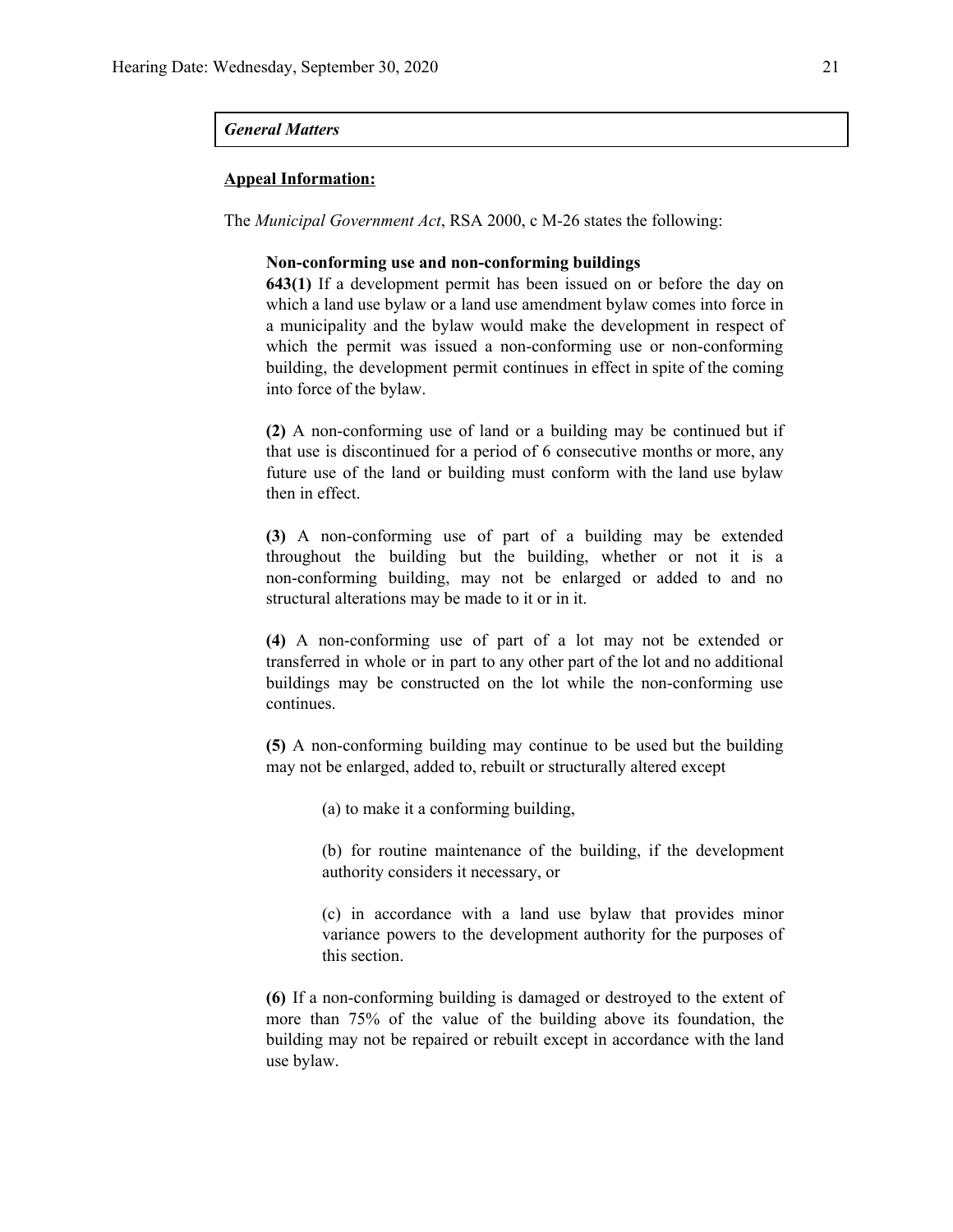**(7)** The land use or the use of a building is not affected by a change of ownership or tenancy of the land or building.

#### **Grounds for Appeal**

**685(1)** If a development authority

- (a) fails or refuses to issue a development permit to a person,
- (b) issues a development permit subject to conditions, or
- (c) issues an order under section 645,

the person applying for the permit or affected by the order under section 645 may appeal to the subdivision and development appeal board.

**(2)** In addition to an applicant under subsection (1), any person affected by an order, decision or development permit made or issued by a development authority may appeal to the subdivision and development appeal board.

### **Appeals**

**686(1)** A development appeal to a subdivision and development appeal board is commenced by filing a notice of the appeal, containing reasons, with the board,

- (a) in the case of an appeal made by a person referred to in section 685(1)
	- (i) with respect to an application for a development permit,
		- (A) within 21 days after the date on which the written decision is given under section 642, or
		- (B) if no decision is made with respect to the application within the 40-day period, or within any extension of that period under section 684, within 21 days after the date the period or extension expires,
		- or
	- (ii) with respect to an order under section 645, within 21 days after the date on which the order is made, or
- (b) in the case of an appeal made by a person referred to in section 685(2), within 21 days after the date on which the notice of the issuance of the permit was given in accordance with the land use bylaw.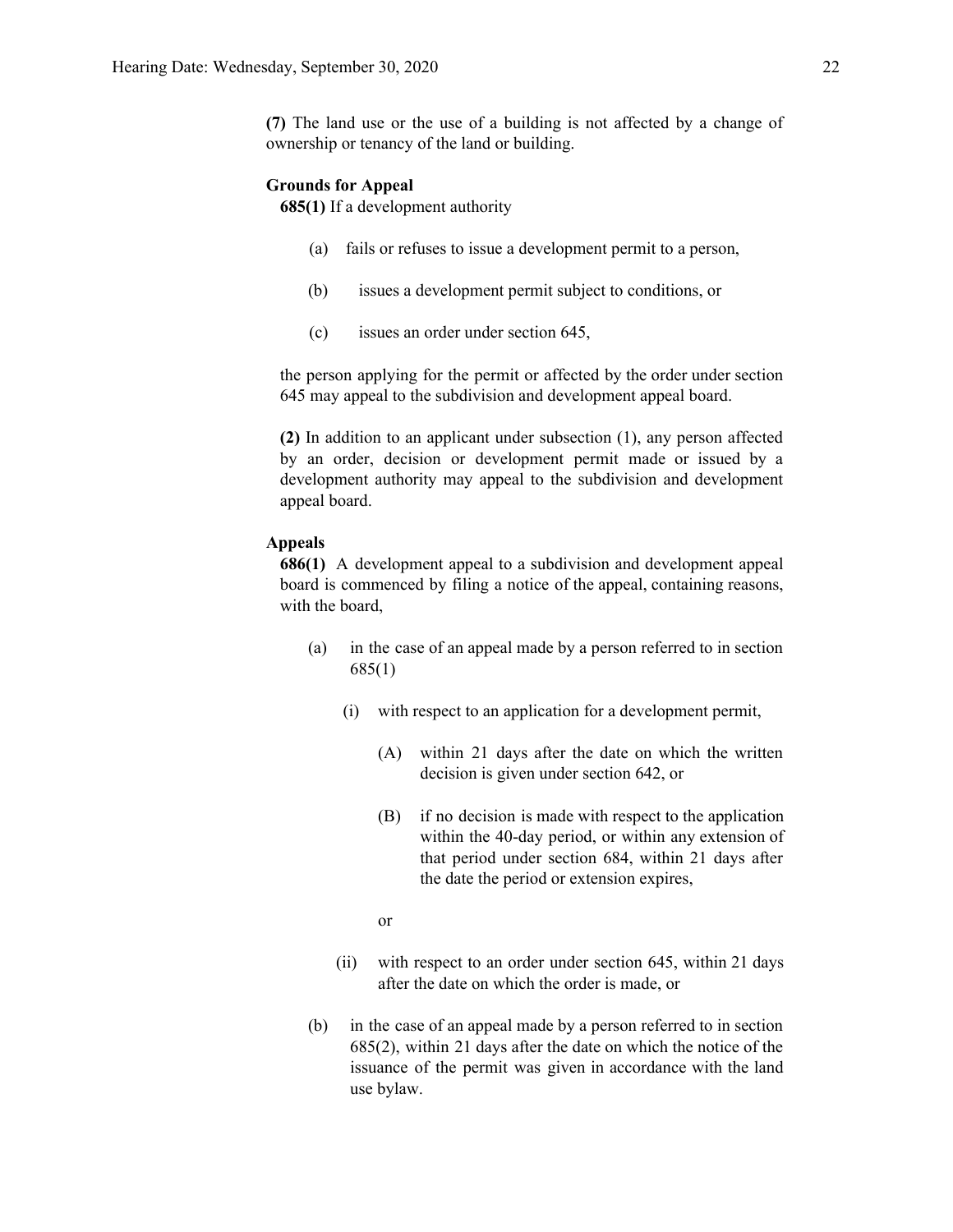#### **Hearing and Decision**

**687(3)** In determining an appeal, the subdivision and development appeal board

…

- (a.1) must comply with the land use policies;
- (a.2) subject to section 638, must comply with any applicable statutory plans;
- (a.3) subject to clause (d), must comply with any land use bylaw in effect;
- (a.4) must comply with the applicable requirements of the regulations under the *Gaming, Liquor and Cannabis Act* respecting the location of premises described in a cannabis licence and distances between those premises and other premises;
	- …
	- (c) may confirm, revoke or vary the order, decision or development permit or any condition attached to any of them or make or substitute an order, decision or permit of its own;
	- (d) may make an order or decision or issue or confirm the issue of a development permit even though the proposed development does not comply with the land use bylaw if, in its opinion,
		- (i) the proposed development would not
			- (A) unduly interfere with the amenities of the neighbourhood, or
			- (B) materially interfere with or affect the use, enjoyment or value of neighbouring parcels of land,

and

(ii) the proposed development conforms with the use prescribed for that land or building in the land use bylaw.

#### **General Provisions from the** *Edmonton Zoning Bylaw:*

**Single Detaching Housing** is **neither** a Permitted **nor** Discretionary Use in the **(RA9) High Rise Apartment Zone**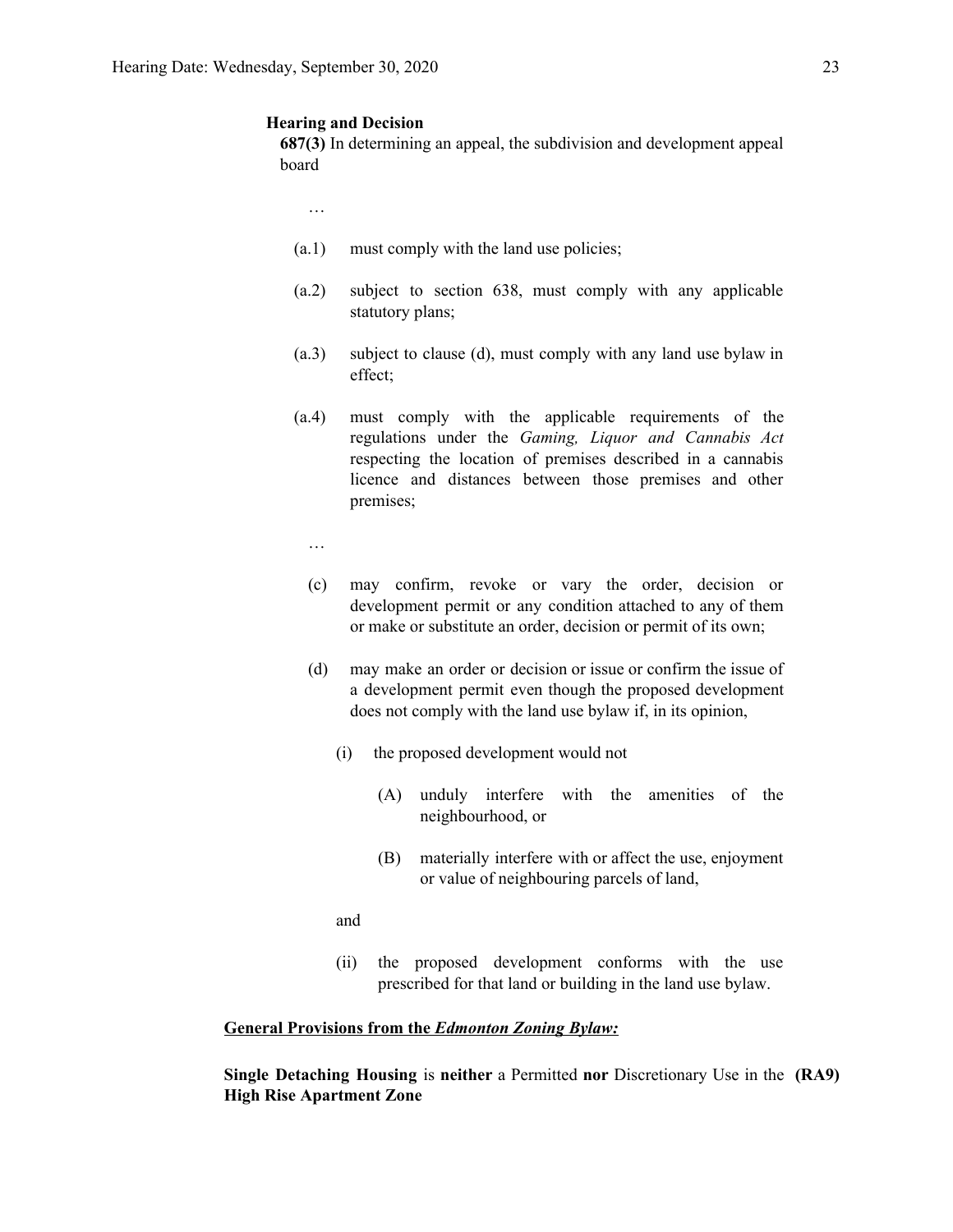Under section 7.2(8), **Single Detached Housing** means development consisting of a building containing one principal Dwelling which is separate from any other principal Dwelling or building. This Use includes Mobile Homes which conform to Section 78 of this Bylaw.

Section 230.1 states that the **General Purpose** of the **(RA9) High Rise Apartment Zone** is "to develop high rise residential buildings that contain active residential or non-residential Frontages at ground level. This Zone is intended to allow supportive non-residential Uses that complement the primary residential Uses, and improve the pedestrian experience at ground level. Design regulations are included in the Zone to manage impacts that tall buildings can have in relation to shadow, wind, parking, context, massing and interface at ground level."

Under Section 6.1, **Accessory** means, when used to describe a Use or building, a Use or building naturally or normally incidental, subordinate, and devoted to the principal Use or building, and located on the same lot or Site.

Section 50.1(1) states: A Use shall be Accessory to a Permitted or Discretionary Use which is a principal Use on the Site, if such Use complies with the definition of Accessory in this Bylaw.

#### **Development Officers Determination**

**A Use shall be Accessory to a Permitted or Discretionary Use which is a principal Use on the Site, if such Use complies with the definition of Accessory in this Bylaw. (Section 50.1)**

**A Single Detached House (principal building) is neither a Permitted Use or Discretionary Use within the RA 9 Zone.**

[unedited]

Notice to Applicant/Appellant

 $\mathcal{L}_\mathcal{L} = \{ \mathcal{L}_\mathcal{L} = \{ \mathcal{L}_\mathcal{L} = \{ \mathcal{L}_\mathcal{L} = \{ \mathcal{L}_\mathcal{L} = \{ \mathcal{L}_\mathcal{L} = \{ \mathcal{L}_\mathcal{L} = \{ \mathcal{L}_\mathcal{L} = \{ \mathcal{L}_\mathcal{L} = \{ \mathcal{L}_\mathcal{L} = \{ \mathcal{L}_\mathcal{L} = \{ \mathcal{L}_\mathcal{L} = \{ \mathcal{L}_\mathcal{L} = \{ \mathcal{L}_\mathcal{L} = \{ \mathcal{L}_\mathcal{$ 

Provincial legislation requires that the Subdivision and Development Appeal Board issue its official decision in writing within fifteen days of the conclusion of the hearing.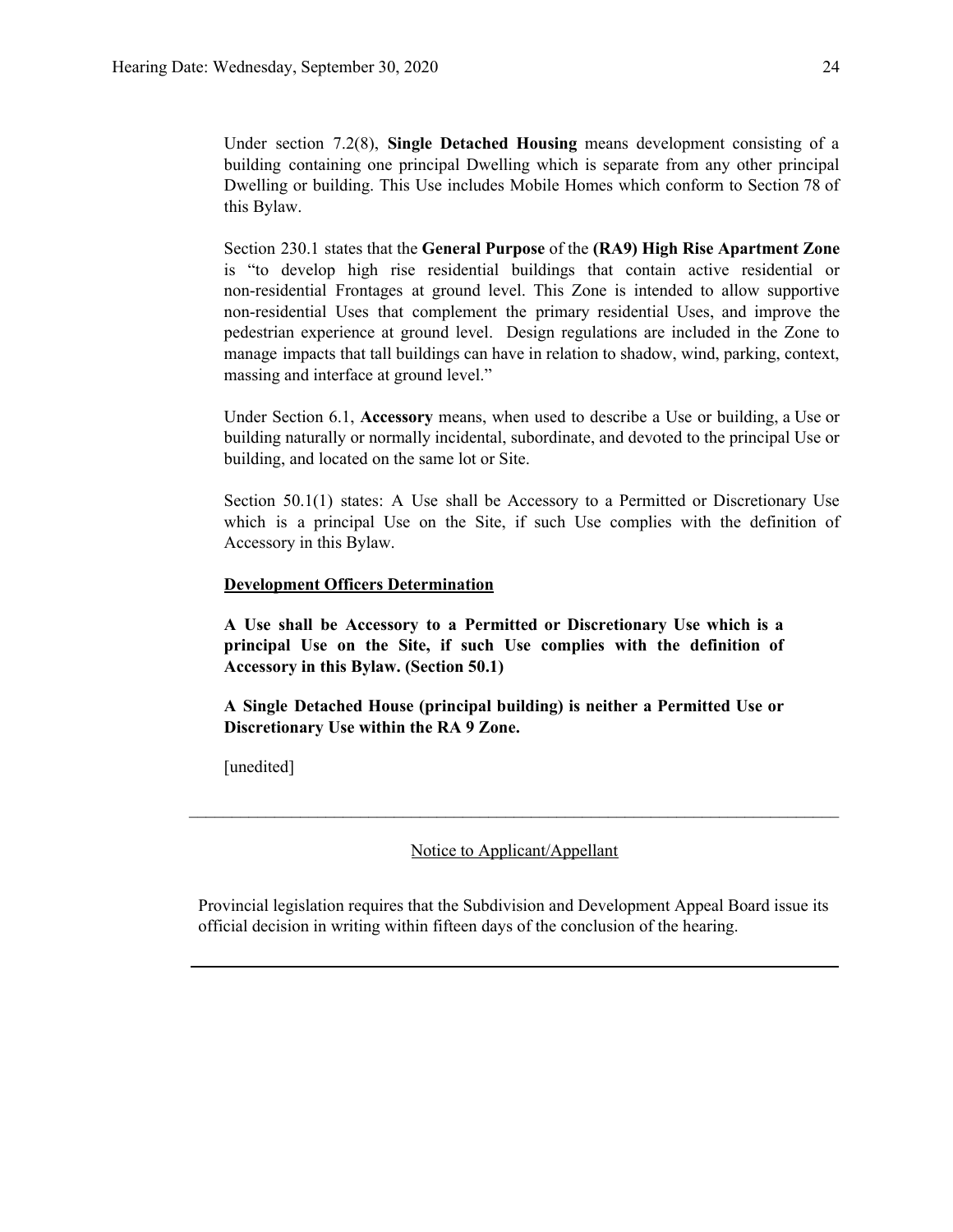| Project Number: 370311654-002<br>Application Date:<br>AUG 13, 2020<br>August 31, 2020 at 11:28 AM<br>Printed:<br><b>Edmonton</b><br><b>Application for</b><br>Page:<br>1 of 1<br><b>Accessory Building Permit</b><br>This document is a Development Permit Decision for the development application described below.                         |                               |                                |                                                                              |                                  |  |
|----------------------------------------------------------------------------------------------------------------------------------------------------------------------------------------------------------------------------------------------------------------------------------------------------------------------------------------------|-------------------------------|--------------------------------|------------------------------------------------------------------------------|----------------------------------|--|
|                                                                                                                                                                                                                                                                                                                                              |                               |                                |                                                                              |                                  |  |
| <b>Applicant</b>                                                                                                                                                                                                                                                                                                                             |                               |                                | <b>Property Address(es) and Legal Description(s)</b><br>11234 - 84 STREET NW |                                  |  |
|                                                                                                                                                                                                                                                                                                                                              |                               |                                | Plan RN50 Blk 98 Lot 21                                                      |                                  |  |
|                                                                                                                                                                                                                                                                                                                                              |                               |                                | <b>Location(s) of Work</b>                                                   |                                  |  |
|                                                                                                                                                                                                                                                                                                                                              |                               |                                | Entryway: 11234 - 84 STREET NW                                               |                                  |  |
|                                                                                                                                                                                                                                                                                                                                              |                               |                                | Building: 11234 - 84 STREET NW                                               |                                  |  |
| <b>Scope of Application</b>                                                                                                                                                                                                                                                                                                                  |                               |                                |                                                                              |                                  |  |
| To construct an Accessory Building (rear detached Garage (6.1m x 6.1m)).                                                                                                                                                                                                                                                                     |                               |                                |                                                                              |                                  |  |
| <b>Permit Details</b>                                                                                                                                                                                                                                                                                                                        |                               |                                |                                                                              |                                  |  |
| <b>Class Of Permit:</b>                                                                                                                                                                                                                                                                                                                      |                               |                                | Site Area (1q. m.): 367.66                                                   |                                  |  |
| Stat. Plan Overlay/Annex Area: Mature Neighbourhood                                                                                                                                                                                                                                                                                          |                               |                                |                                                                              |                                  |  |
| Overlay                                                                                                                                                                                                                                                                                                                                      |                               |                                |                                                                              |                                  |  |
| <b>Development Application Decision</b><br>Refused                                                                                                                                                                                                                                                                                           |                               |                                |                                                                              |                                  |  |
| Issue Date: Aug 31, 2020 Development Authority: LAI, ECHO                                                                                                                                                                                                                                                                                    |                               |                                |                                                                              |                                  |  |
|                                                                                                                                                                                                                                                                                                                                              |                               |                                |                                                                              |                                  |  |
| <b>Reason for Refusal</b><br>A Use shall be Accessory to a Permitted or Discretionary Use which is a principal Use on the Site, if such Use complies with the<br>definition of Accessory in this Bylaw. (Section 50.1)<br>A Single Detached House (principal building) is neither a Permitted Use or Discretionary Use within the RA 9 Zone. |                               |                                |                                                                              |                                  |  |
| <b>Rights of Appeal</b><br>The Applicant has the right of appeal within 21 days after the date on which the decision is made, as outlined in Section 683<br>through 689 of the Municipal Government Act.<br><b>Building Permit Decision</b>                                                                                                  |                               |                                |                                                                              |                                  |  |
| Refused                                                                                                                                                                                                                                                                                                                                      |                               |                                |                                                                              |                                  |  |
|                                                                                                                                                                                                                                                                                                                                              |                               |                                |                                                                              |                                  |  |
| Fees                                                                                                                                                                                                                                                                                                                                         |                               |                                |                                                                              |                                  |  |
| <b>Building Permit Fee (Accessory</b>                                                                                                                                                                                                                                                                                                        | <b>Fee Amount</b><br>\$112.00 | <b>Amount Paid</b><br>\$112.00 | <b>Receipt #</b><br>98931266319J001                                          | <b>Date Paid</b><br>Aug 13, 2020 |  |
| Building)                                                                                                                                                                                                                                                                                                                                    |                               |                                |                                                                              |                                  |  |
| Safety Codes Fee<br>Development Application Fee                                                                                                                                                                                                                                                                                              | \$4.50<br>\$120.00            | \$4.50<br>\$120.00             | 98931266319J001<br>98931266319J001                                           | Aug 13, 2020<br>Aug 13, 2020     |  |
| <b>Total GST Amount:</b><br>\$0.00                                                                                                                                                                                                                                                                                                           |                               |                                |                                                                              |                                  |  |
| <b>Total: for Permit:</b>                                                                                                                                                                                                                                                                                                                    | \$236.50                      | \$236.50                       |                                                                              |                                  |  |
|                                                                                                                                                                                                                                                                                                                                              |                               |                                |                                                                              |                                  |  |
|                                                                                                                                                                                                                                                                                                                                              |                               |                                |                                                                              |                                  |  |
|                                                                                                                                                                                                                                                                                                                                              |                               |                                |                                                                              |                                  |  |
|                                                                                                                                                                                                                                                                                                                                              |                               | <b>THIS IS NOT A PERMIT</b>    |                                                                              |                                  |  |
|                                                                                                                                                                                                                                                                                                                                              |                               |                                |                                                                              |                                  |  |